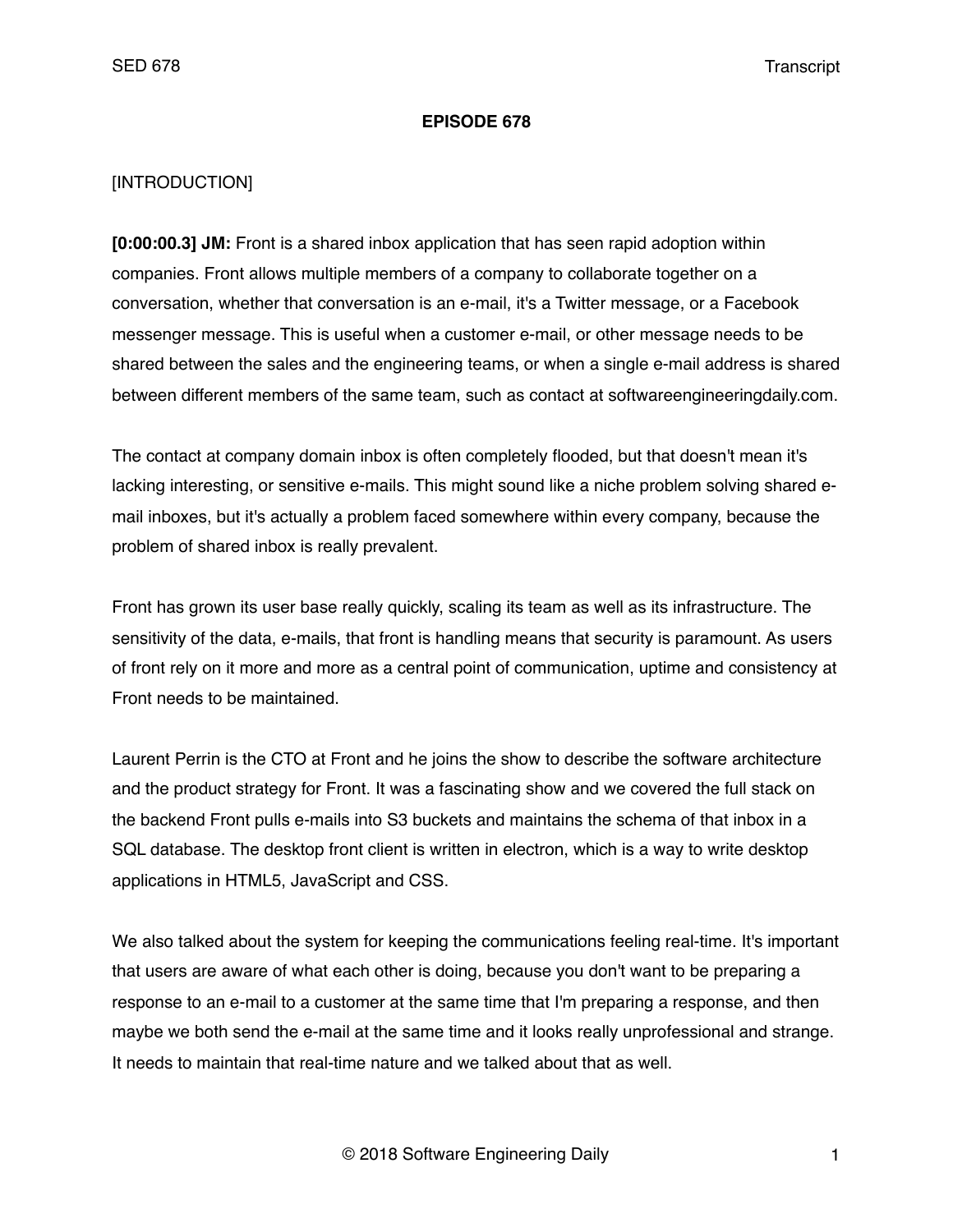Before we get to the show, I want to mention that we are looking for a few different kinds of roles and you can find those roles at softwareengineeringdaily.com/jobs. We're looking for writers. We are looking for people to help us with operations and we're also looking for potentially podcasters. The bar for podcasters will be very high, but I do want to open up some applications and see who out there is interested in podcasting about software engineering. Please apply to those jobs if you're interested. I'd love to hear from you.

## [SPONSOR MESSAGE]

**[0:02:56.6]** JM Leap.ai matches you with high-quality career opportunities. You are more than just your skills and a job description and a resume; these things can't fully capture who you are. Leap.ai looks beyond these details to attempt to match you with just the right opportunities. You can see it for yourself at leap.ai/sedaily.

Searching for a job is frustrating and Leap tries to reduce the job search from an endless amount of hours, days, weeks, to as little as 30 seconds trying to get you matched to a job instantly, by signing up based on your interests, your skills and your passions. Leap works with top companies in the Bay Area, Unicorns and Baby Unicorns; just to name a few; Zoom, Uber, pony.ai, Cloudera, Malwarebytes and Evernote.

With Leap, you are guaranteed high response and interview rates. You can save time by getting direct referrals and guaranteed interviews through Leap.ai. Get matched to jobs based on your interests, your skills and your passions instantly when you sign up. Try it today by going to leap.ai/sedaily. You would also support Software Engineering Daily while looking for a job. Go to leap.ai/sedaily. Thank you to Leap.ai.

### [INTERVIEW]

**[0:04:35.8] JM:** Laurent Perrin, you are the CTO and Co-founder of Front. Welcome to Software Engineering Daily.

**[0:04:41.1] LP:** Hey, thanks for having me.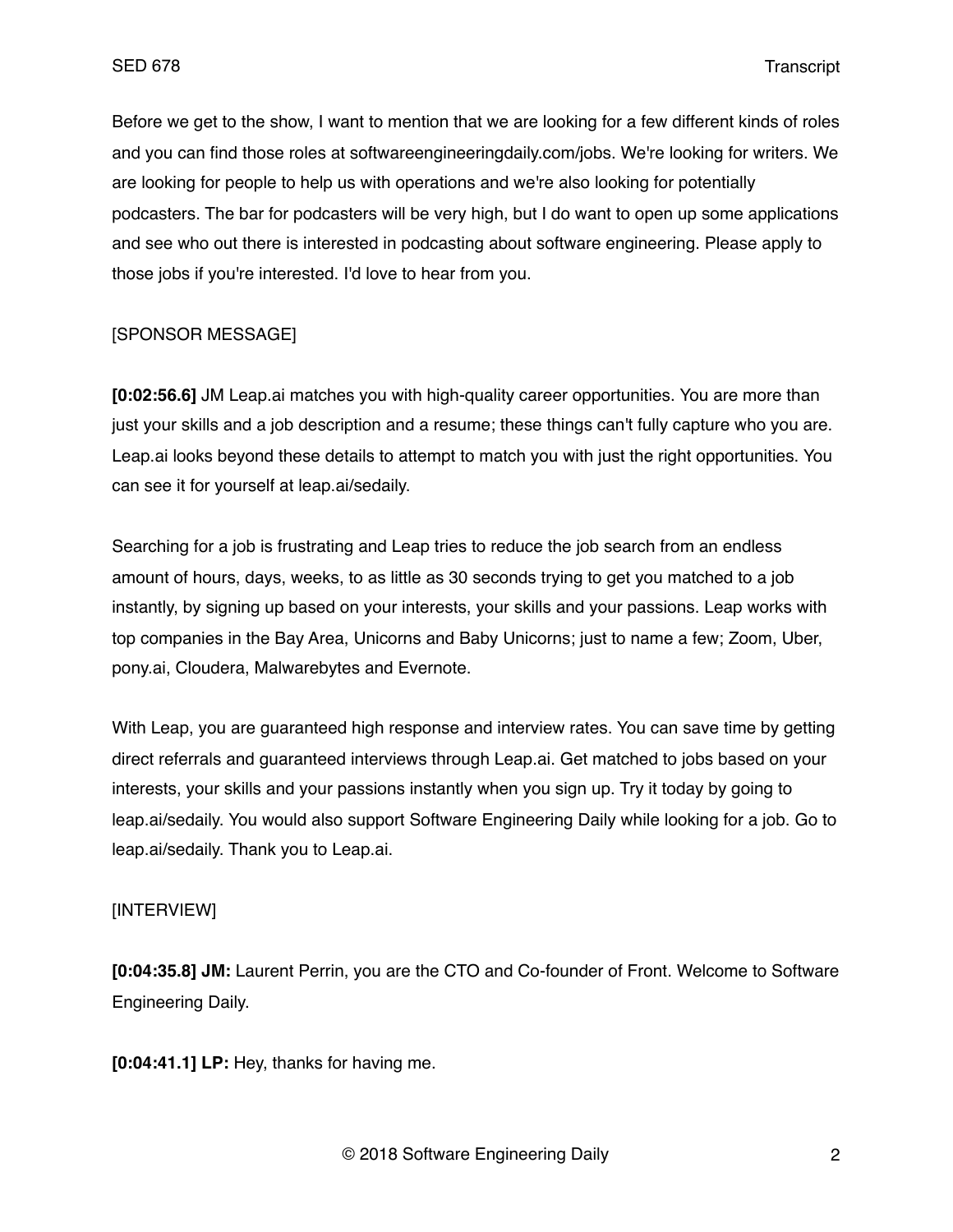**[0:04:42.7] JM:** Front is a shared inbox app, so it integrates with e-mail and other various communication tools. What problems does Front solve for the companies and the people that use it?

**[0:04:54.8] LP:** Basically, we try to solve external communication. When we started it, was really the moment when everyone was starting to get fed up with e-mail and we realized that most of our friends were miserable at work, because of e-mail. At that time, lots of new products were released, the new e-mail clients, but either they were built for individual users so they looked nicer, but that didn't really solve a new problem for teams. Or they were so different that people could not adopt them. They did not integrate with legacy and systems. We decided to give it a shot and build a modern communication software for teams that happens to integrate with e-mail really well.

What we solve basically is that we allow you to effectively work on asynchronous communication as a team, so we're going to sync with legacy systems, but threads are going to live in a global repo for your team, where information can be private by default, but is always easily shareable with your team without creating additional copies.

For example, a scenario where you have a customer, you're having a sales discussion with them and suddenly becomes a support discussion, it's something that you can solve very easily in Front. Typically, you have conversations that will involve a growing number of people within the company. Normally you'd have to juggle between tools, or you'd have to use a complex workflow with e-mails. In Front, it's something that can happen very easily. You have one conversation, you can mention other people, you can reassign the conversation, you can share it with more members of the team.

**[0:06:31.9] JM:** An example that you gave was the process of a conversation around sales becoming a conversation around support. You might talking to somebody – you're talking to a potential customer and that customer says, "Well, do you support this integration with our electrical system?" Can you say to yourself, "Well, I'm a salesperson. I don't really know that," and you want to loop in a support person who might have a more technical answer, but you don't necessarily want to start a new e-mail thread with them so you can have a commenting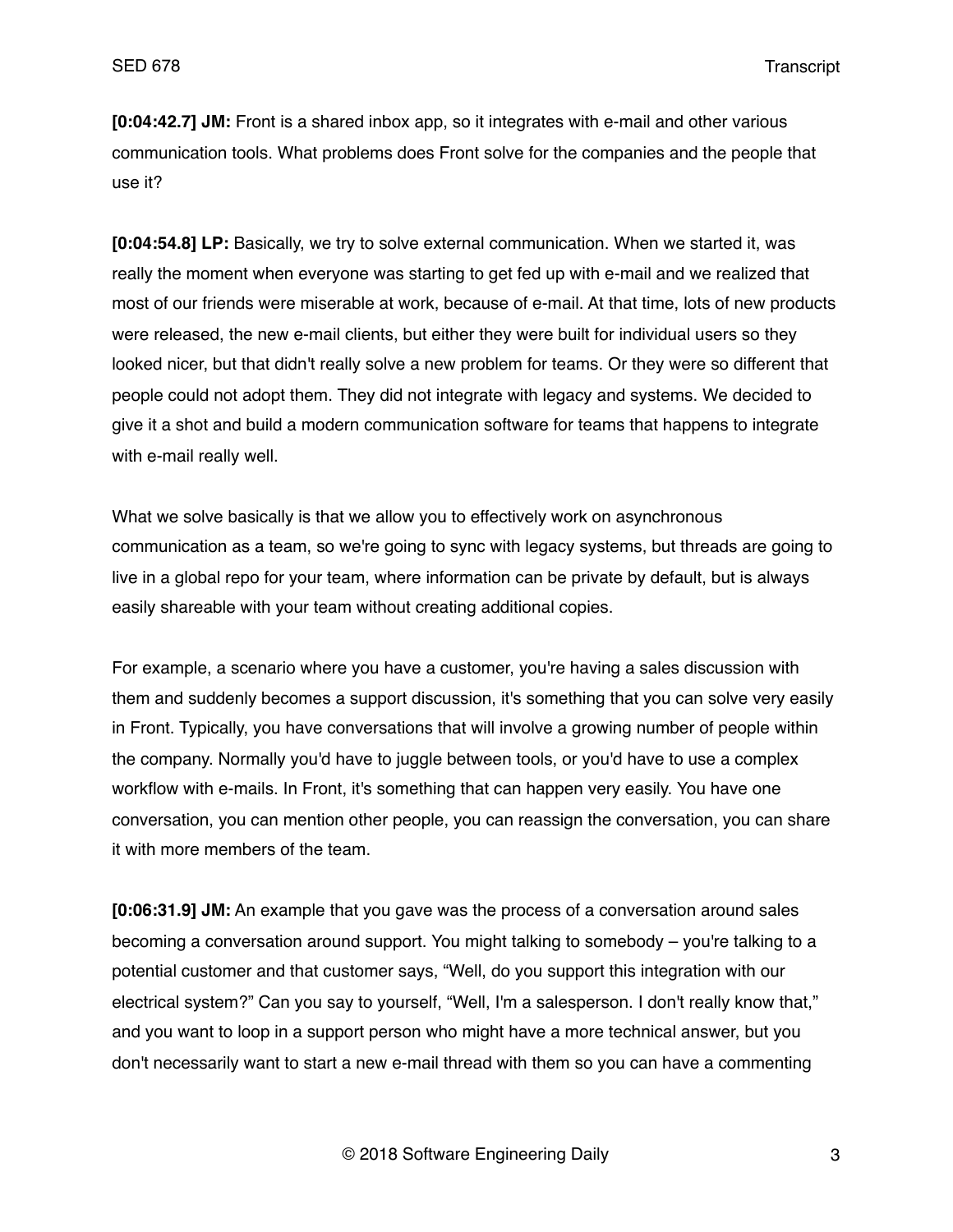functionality within Front in order to have an internal discussion around the answer to the customer.

**[0:07:06.6] LP:** Yes. That's right. Yeah. You have lots of tools, so you have super tools that already exist today. The problem is that these tools are built with the assumption that companies live in silo, so you have the super team that's going to do their own thing and the sales team that's going to do their own thing and maybe the partnership team. The reality today is that a lot of work happen in gray areas that involves several teams and each work with completely isolated tools or with e-mail that's going to eventually break down your company culture.

**[0:07:38.8] JM:** What are some ways that workflows within companies change as a result of Front?

**[0:07:44.2] LP:** The biggest thing is that in Front, you can have a team inboxes that are automatically shared with a number of people in the team. Every time this inbox received an email, maybe 10 people can see it and can act on it. You can have private inboxes and what we see is that people move the greater share of their communication to team inboxes that are shared by default.

They realize that the reason why e-mail is a private channel, it's not because people want to work that way, it's because e-mail works that way. For example, when you join a new company by default, you have access to just ready known of the history of the company, even though you're the person that actually needs that information the most.

**[0:08:27.2] JM:** Okay. Well let's get into some of the engineering. Can you talk about the engineering stack for the first version of Front?

**[0:08:35.5] LP:** Interestingly enough, it still with the version that's in production. We've never really rewritten the system completely. It works mostly in Nodejs and we have a fairly classical backend. We store all messages, metadata in [inaudible 0:08:50.6] and the content of each email is stored in a unique S3 document on AWS. Then we have a distributed architecture with lots of message queues. For example, if you send an e-mail that's going to leave in a message queue, if you receive an e-mail and we need to apply rules on that e-mail, that's going to also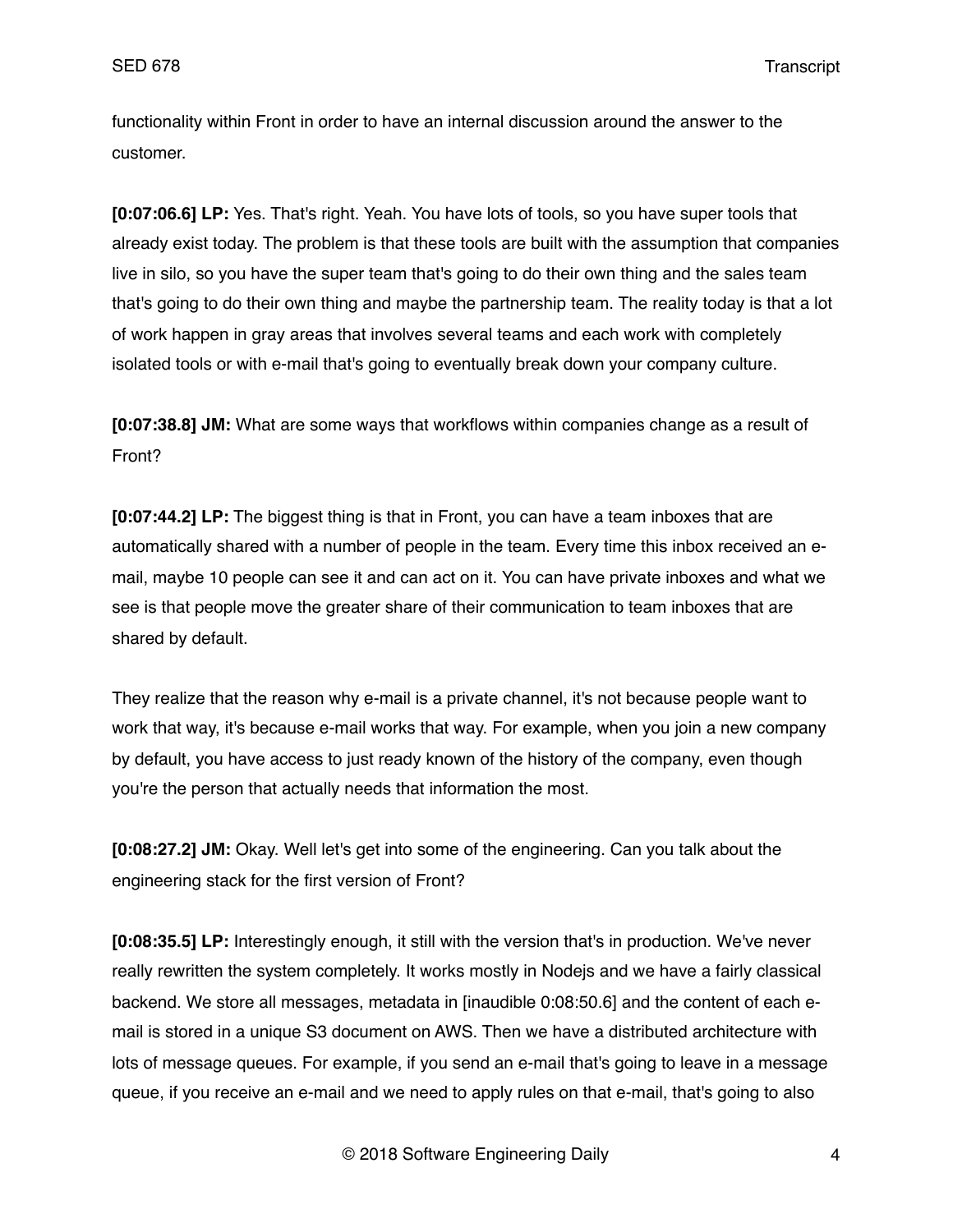process on the message queue. In the end, we have hundreds of different message queues that perform each individual actions that are required to make the product work.

**[0:09:19.9] JM:** You got MySQL storing all the metadata for every e-mail and you've got S3 storing the contents of the e-mail and you've got Message Queuing that is building the backend for the interactivity and the real-timeness. What are you using for Message Queuing? Are using a service? You're using Kafka?

**[0:09:40.0] LP:** No. We're using SQS. As much as we can, we try not to build things ourselves, so we rely a lot on AWS for that. Then we integrate with service for WebSockets that all ads stays in sync, because Font is also a real-time app. For example, if you start replying to an email, people that can see the conversation will see that you are replying to that e-mail, so that you don't have two persons replying at once.

**[0:10:05.8] JM:** Yeah, that's an interesting set of challenges there with the real-timeness, where you really don't want there to be a conflict. If I'm writing an e-mail to reply to a customer, you don't want somebody else in the organization to be also writing a reply at the same time. You need to have the quick syncing of different people, Front client apps. What are some of the challenges around getting that real-time nature engineered properly?

**[0:10:35.9] LP:** Some of our customers, there are on the single instance of comp, you have 600 people on. It's organizations that receive multiple messages per second and it's like a message arrives and it's going to be automatically assigned to a group of people. You have really complex workflows that happen in real-time.

I guess, the biggest challenge in terms of engineering, it's not any specific challenge, it's that we have to be really good at a lot of different things. We have to be really good at content engineering, because we need to make an app that's really fast, even though it's really complex. We store format, like at Facebook scale, but we store great – we store billions of messages, so we also have to be pretty good at that.

Also, Front it's the major work tool of our customers. If Front is not available, our customers cannot do anything. We have to build that in a really reliable way. To give you maybe a more

© 2018 Software Engineering Daily 5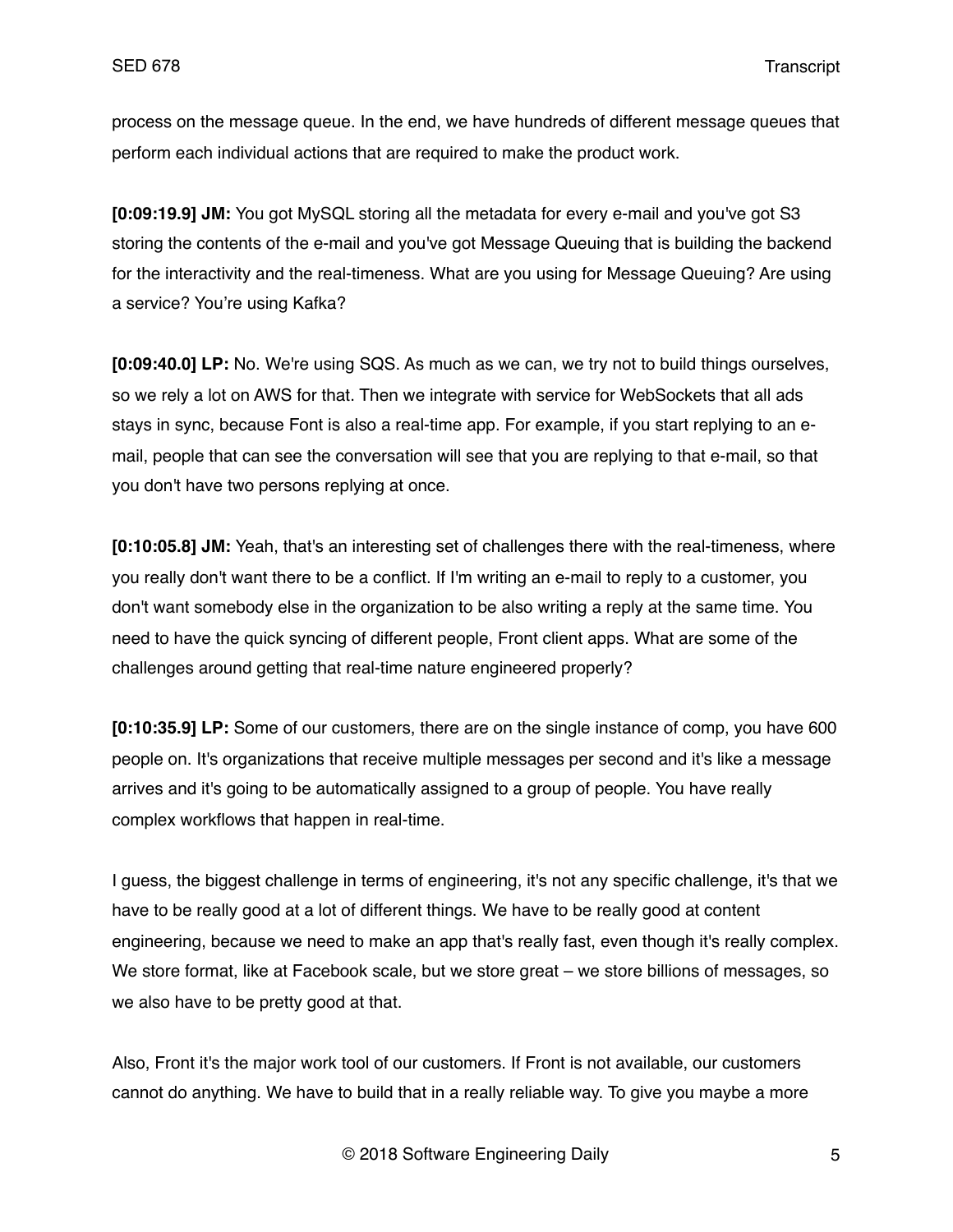specific example about the problems we solve, maybe one example is our counting infrastructure. In a typical e-mail trends, you can think of context or something fairly simple. It's like you receive an e-mail, it increases by one, you read an e-mail, it decreases by one.

In front, it's vastly more complex, because you're processing counters for hundreds of people, you can see folders of other people, but every time you see slightly different versions of this counters because you might have different permissions. If you have a hundred users, you have – the order of magnitude is a hundred scale, so 10,000 counters that needs to be updated in real-time and that might all change multiple times per second. That has to be synced with hundreds of clients in real-time.

**[0:12:16.3] JM:** Is it counters?

**[0:12:17.8] LP:** Yes.

**[0:12:19.1] JM:** What do you mean by counter? What's an example of a counter?

**[0:12:22.5] LP:** In Gmail, next to your inbox, you have a number that tells you how many unread e-mails you have right now.

**[0:12:28.2] JM:** Okay. That's going to vary from different people depending on the privacy settings, the permission settings of different e-mails?

**[0:12:37.0] LP:** Yes. For example, you could say that I have access to these five inboxes and you have access to three of your inboxes, but I've manually given you access to a few conversations in inboxes that you normally contact us. The numbers you see have to accommodate that.

**[0:12:53.4] JM:** There was this issue with Facebook Messenger I remember a while ago. When I was talking to people about ReactJS, in the early days of ReactJS, there are some Facebook engineers that came on the show to talk about why ReactJS would – what it did in a novel way and one of the things that they would always bring up as an example was this issue with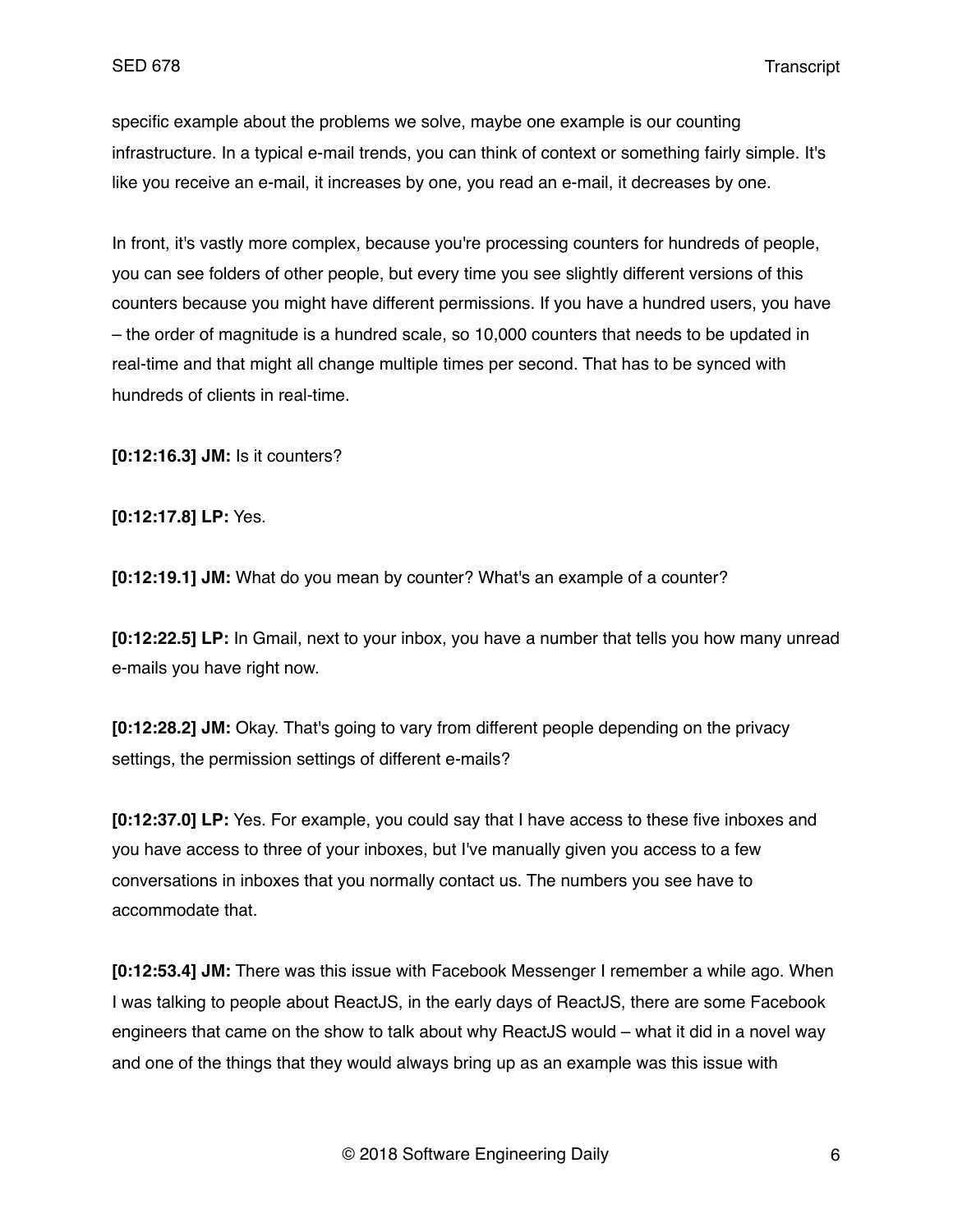Facebook Messenger, where it was hard to actually get your different Facebook Messenger clients to register the right number of messages that you had received.

You would log into Facebook Messenger and you would see a red indicator that said you had a message and you would click on it and you would go into it and look at it be like, "Well, I don't have a message." There would be some problem with I guess, syncing all these different clients and making sure that something has gotten red, or it's gotten responded to. It sounds like what you're referring to there is a similar problem, where you have all these different clients that are interacting in different ways. All these different counters, like the number of messages that have been read, or need replying, or need – these can be addressed by different people. Keeping all these different counters in sync is not an easy problem.

**[0:14:02.9] LP:** Yes, exactly. I guess, we apply in the end the same types of patterns as React, but in this case we apply them on the backend, because the problem is that in the teaming box, someone else could mark this inbox as red, because the goal is not for everyone in an organization to read every single message, it's to make sure that the team as a whole is able to get everything done.

**[0:14:24.5] JM:** Front is a shared inbox. I have communications in my inbox that might be private, they might be public. Is it hard to train users to understand who has the rights to seeing a particular message and train them to understand that there's certain circumstances where you need to share a message, and other circumstances where you want to keep things more private? How do you change that behavior, because e-mail behavior is very hardwired for some people at this point?

**[0:14:54.3] LP:** Yes. I think it's the hardest problem we have to figure out in terms of product. The biggest problem as you said is that there are lots of habits that are sometimes bad habits. Even if you come up with a solution that you think is better, you have to reeducate people. The way we solve this problem is that first, we really position the product as a product to solve shared inboxes.

We worked on this problem of teams that are receiving messages that are not meant for individuals, like your support inbox, or your contact inbox. It was so painful to solve it with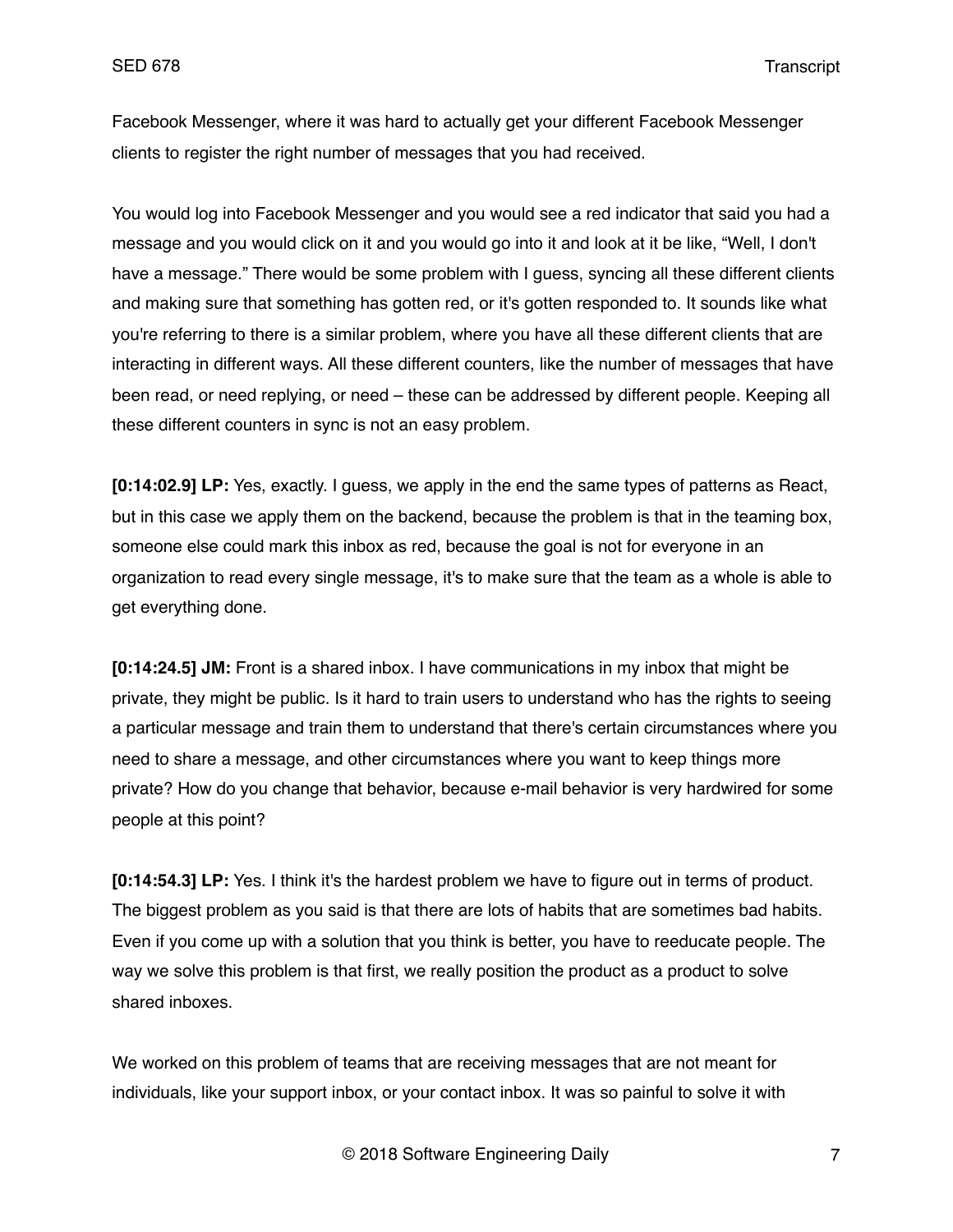traditional e-mail that people who are willing to spend time and understand how a product might work differently.

Then as the company and the product expanded, we eventually like, we built the ability to have your private inboxes. For example, my Laurent at contact inbox is something that that leaves and come today. The reason we did it is that even though it starts as something private, it often evolves into something that involves the rest of the team. One thing that happens very often is that someone I've met would reach out to me directly and say, "Oh, we've met at this place. I'd like to apply for a job at Front, and then immediately I want to loop in the recruiting team. What I'm going to do is that I can simply move that conversation from my private inbox to the recruiting team inbox and so the need to share the conversation.

**[0:16:17.6] JM:** You said bad behavior. What are some of the other anti-patterns that people have developed, because e-mail – they don't even realize that e-mail is not a sufficient tool for the kinds of communications that we'd have?

**[0:16:31.5] LP:** It may solve everything by creating a copy. I guess, the [inaudible 0:16:35.8] is on police forwarding. In Front, you have the ability to loop in people. Instead of creating a copy that's never going to be in sync, you can just invite someone to this conversation. It doesn't mean that you're sharing your entire inbox, it just means that you're sharing that one thread with someone from your team.

There's also the fact that in e-mail, you have a single channel. If you want to – like you have an important message that you need to reply to, you have to  $-$  so you're going to forward it with some comments and eventually someone will reply to your external contact. They will forget to remove your private comments and that could be sent and you would feel miserable. In front, we have private comments and you know that private comments are always going to stay inside of Front. They're never going to be sent to someone outside of the organization.

## [SPONSOR MESSAGE]

**[0:17:33.2] JM:** Data holds an incredible amount of value, but extracting value from data is difficult, especially for non-technical, non-analyst users. As software builders, you have a unique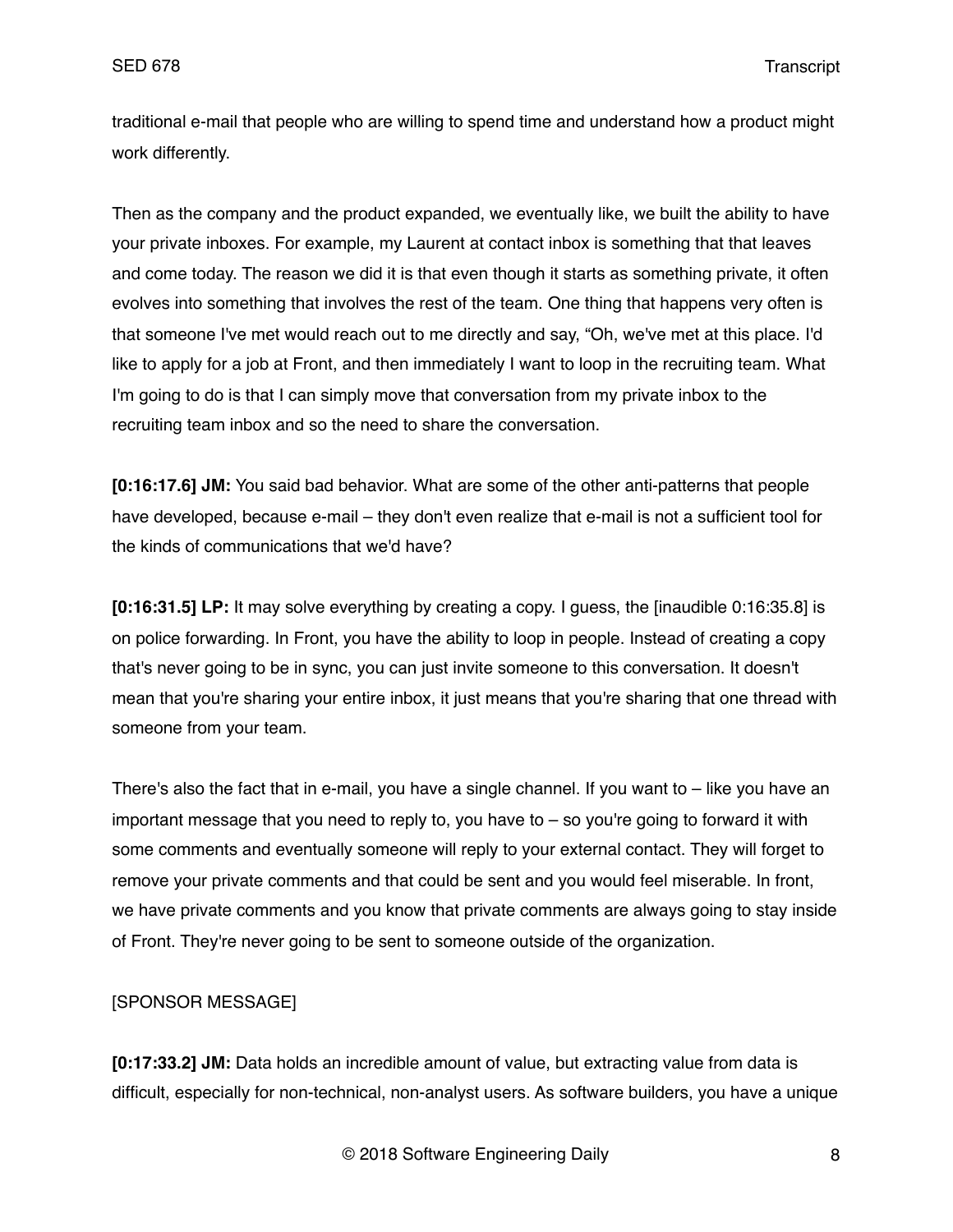opportunity to unlock the value of data to users through your product or service. Jaspersoft offers embeddable reports, dashboards and data visualizations that developers love. Give users intuitive access to data in the ideal place for them to take action within your application.

To check out Jaspersoft, go to softwareengineeringdaily.com/jaspersoft and find out how easy it is to embed reporting and analytics into your application. Jaspersoft is great for admin dashboards, or for helping your customers make data-driven decisions within your product, because it's not just your company that wants analytics, it's also your customers that want analytics.

Jaspersoft is made by TIBCO, the software company with two decades of experience in analytics and event processing. In a recent episode of Software Engineering Daily, we discussed the past, present and future of TIBCO, as well as the development of Jaspersoft. In the meantime, check out Jaspersoft for yourself at softwareengineeringdaily.com/jaspersoft. Thanks to Jaspersoft for being a sponsor of Software Engineering Daily.

### [INTERVIEW CONTINUED]

**[0:19:06.2] JM:** What are some other unique technical concerns? You're building an e-mail client, what are some particular challenges that are different from a more – because a lot of the companies that I interview are building a SaaS web app and they all have their unique challenges, but a shared inbox, an e-mail client, that's a little bit different than a lot of the SaaS companies that I interview. What are some other ways that your challenges are unique, with the particularly sensitive area of e-mail communications?

**[0:19:36.4] LP:** Another big issue is that as you said, we store a lot of data for our customers. For some companies, we have hundreds of gigabytes. We are constantly improving the product, and at the same time, you need to make sure that data is secure. You need to have a strong engineering processes to make sure that you don't introduce vulnerabilities. In the end, an email client is a piece of software that runs the HTML that was generated by who knows who, that might contain [inaudible 0:20:06.6].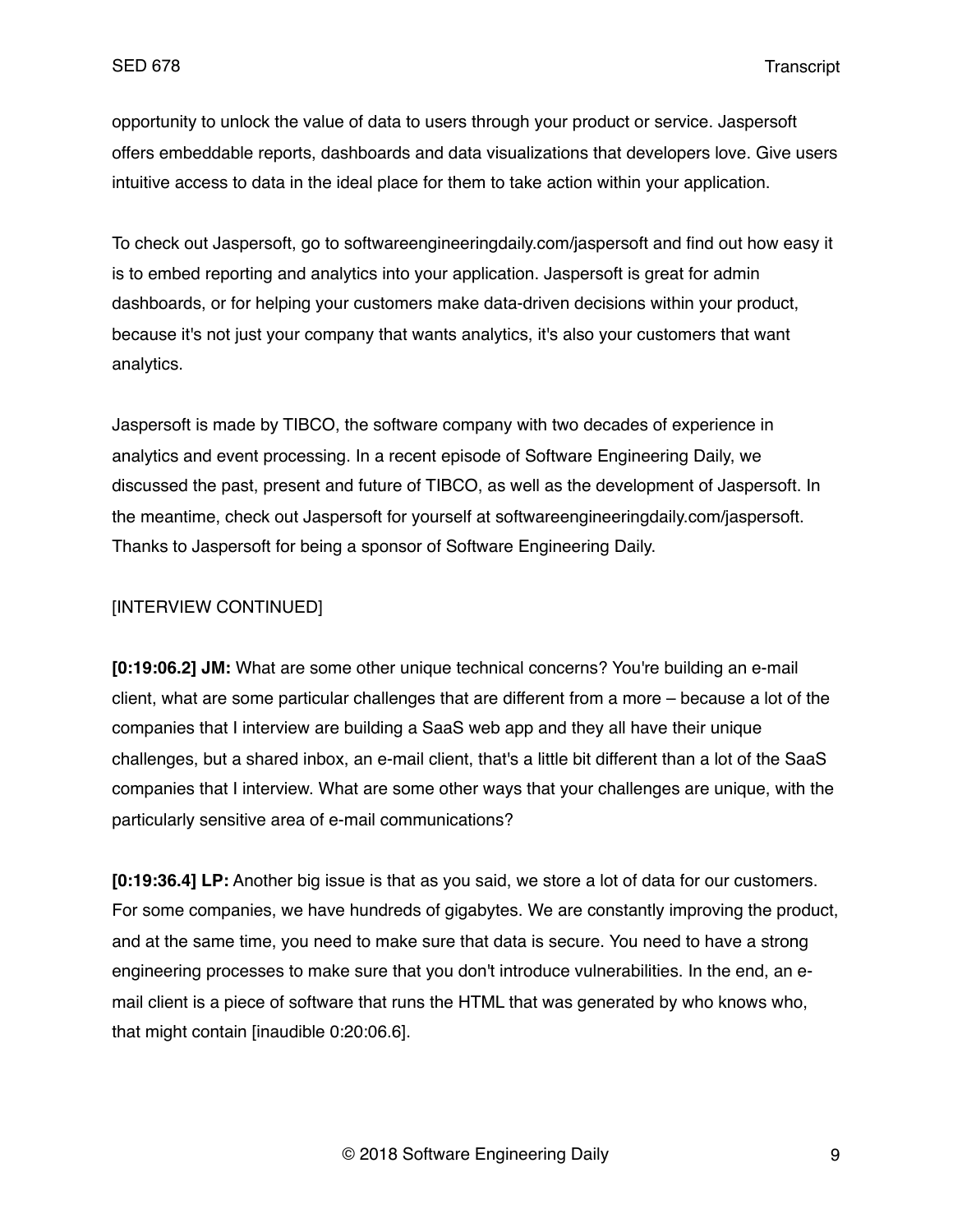There are lots of ways in which your product could break down and you need to assemble a fairly good team to make sure that you have tests everywhere, so that your product is safe, secure and your customer stays happy.

**[0:20:22.0] JM:** To what degree can you leverage the security guarantees of Gmail, or Office 365? I mean, these systems have been building spam detection and virus detection and so on for a really long time. Can you leverage that at all, or do you have to rebuild a lot of that?

**[0:20:41.4] LP:** If Gmail gives us an indication that something is dangerous, we'll use that information, but we cannot rely on someone else to do that job for us.

**[0:20:53.3] JM:** What's an example of – do you have to write spam detection? You have to write virus scanners?

**[0:21:00.2] LP:** No. For example, one thing that happens is that you receive a message and the name of that message matches the name of someone from your organization, but the e-mail address actually doesn't come from your organization. In that case, since we know exactly who belongs to your organization, we can tell you this person is not from your organization.

The problem is that if you build something like heuristics to flag with spam, it's a system that's going to work, but there's always a risk. What we try to build is things when we can objectively say that there is a risk here, we're going to warn you. If it's something that has to be trained, today we're going to rely on partners, like Mimecast, or Gmail to make that detection.

**[0:21:46.4] JM:** Memcast. What's Memcast?

**[0:21:47.5] LP:** Mimecast. It's something that would capture every e-mail that is sent or received in your organization. Then for example, if you realize that you've received a phishing email, you can actually say, "Okay, who clicked on that link in my organization?"

**[0:22:01.3] JM:** Okay. You have talked a little bit about the backend infrastructure, the fact that a user signs up, you've got MySQL database that can get the metadata of their e-mails, you've got S3 bucket that stores the contents of the e-mail and you've got some queueing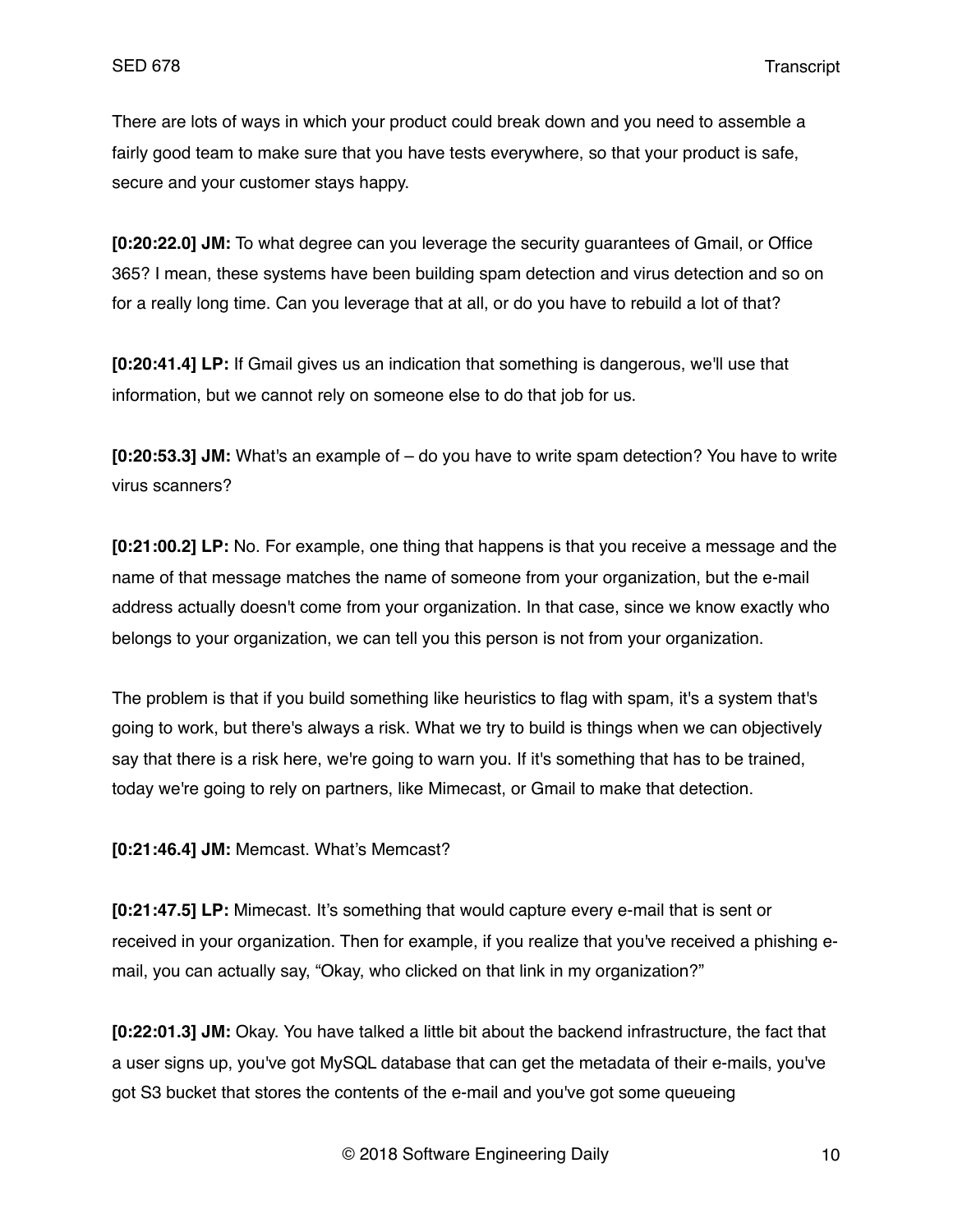infrastructure. Can you give you a little bit more detail on that core backend infrastructure, what happens when a new user or a new company signs up?

**[0:22:27.9] LP:** Yes. An interesting things that we have several data centers in multiple regions. When you sign up, we are going to check, okay what is the closest location available and we're going to pin your data to that location. Usually, there are local regulations. Meaning that companies, for example European companies do not form their data to ever go outside of the European Union. We have cases where a company wants to relocate to another data center and we have systems, so that we can seamlessly move your data to another place without any downtime.

Then what do you mean exactly what happens after? We create an account and then, so there is a system so that you can connect your existing e-mail accounts, or for example, SMS phone number in Front and then you can start using Front as your menu maintenance.

**[0:23:19.5] JM:** Right. I guess, I was just referring more to the backend, what else needs to get spun up and I guess what the schema for those different – you mentioned you're storing this stuff in S3, so there's like a new bucket get created for this new company and this a new queueing channel gets set up for handling all the messaging. I'm just wondering how the scale up partitioning is set up.

**[0:23:45.0] LP:** Yes. Each region, we have MySQL chart. We're going to again ping you – so today, the way our architecture works is that we have multiple regions, multiple charts and today, a customer lives inside of only one chart. We will get eventually to a point where a customer has to leave in multiple charts at the same time, because they are too large. That hasn't happened yet, so it's not a problem we solve today.

What we do solve is that we had the ability after the fact to rebalance our chart and to move customers between charts. It's something that we do all the time and we are constantly moving data between data centers.

**[0:24:23.9] JM:** Cool. This is MySQL on managed AWS service?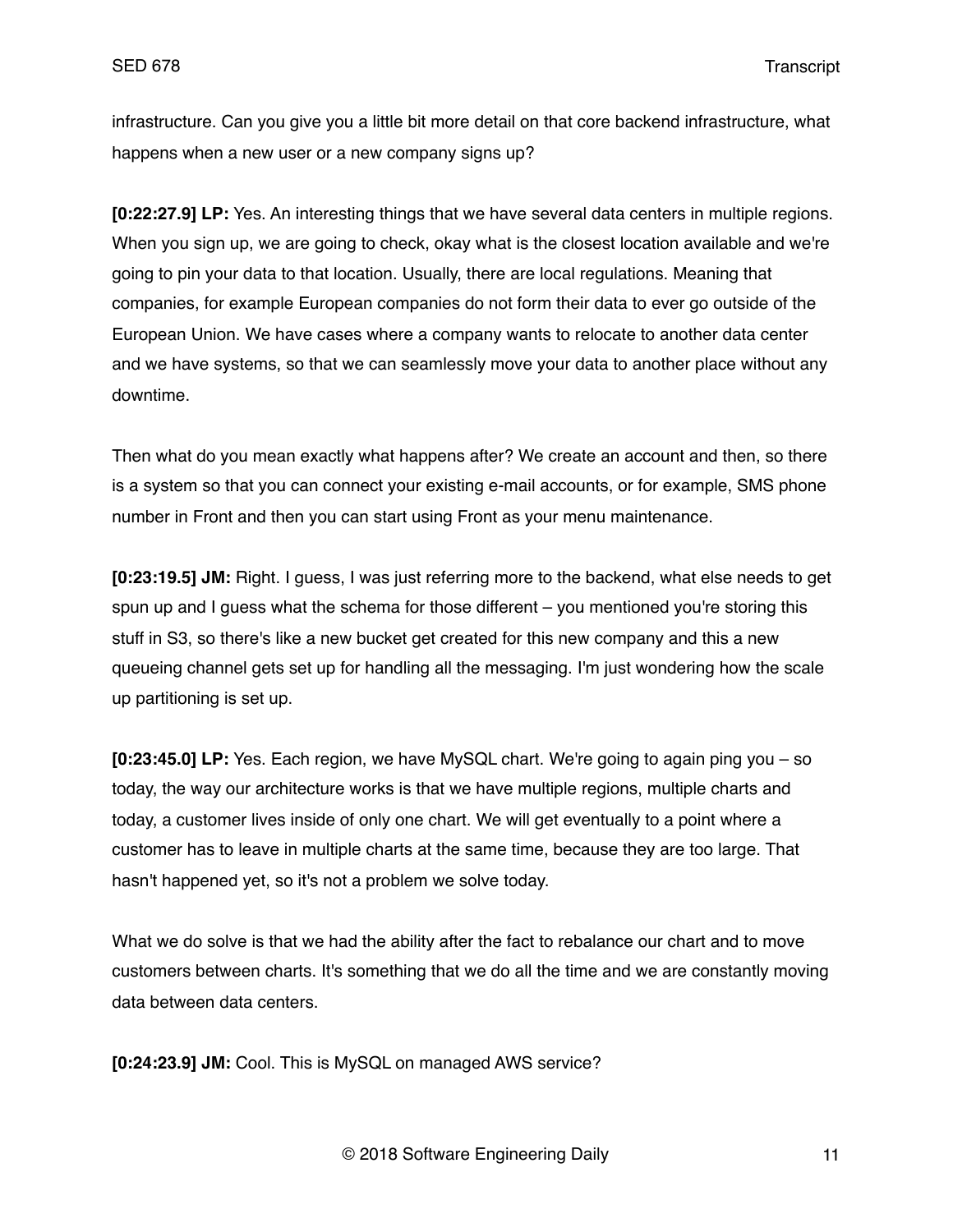**[0:24:29.7] LP:** Yes. It might be tempting to say like, "Oh, I'm going to manage everything myself," but it's actually hard to be absolutely sure that you're going to do it better than AWS. It's also how to convince your customers. Doing it better than AWS is one thing and convincing your customers that you can do it better than AWS is another thing. I think that until we reach a pretty big scale, it's pretty important to architect your service that you can leverage the experience of actors like AWS.

**[0:25:00.8] JM:** Well certain, if I knew that Front was using their own bucket storage solution instead of S3, or Google's bucket storage, or Azure bucket story I would probably not feel comfortable putting my e-mails there. What are some of the particular thing – when you can use a managed database service like AWS. what is it Aurora? Is that the managed MySQL?

**[0:25:26.2] LP:** We tried with all, but it doesn't work well with our workloads. We stayed on Vanilla MySQL.

**[0:25:33.2] JM:** Okay. Oh, vanilla MySQL. Okay, so are there services that make it easier to do that sharding process when you can move these different shards between different data centers and so on, is that taken care of by AWS, or is it have to be manually programmed?

**[0:25:49.0] LP:** It's something that we built manually, but it ended up being easier than what we thought it be. NodeJS is actually very, very good for these types of tests. We have a system that's going to open up – it's a script, it's going to connect to the server where the customer's data lives and it's going to pretend it's a new MySQL replica. It's going to get a live feed of all the changes that are applied to that server and we have a simple system that extracts all the updates that confirm that customer. It's going to replicate in real-time these updates to the new server.

Then the script opens a second connection and copies all the existing data. At the end, we reach a state where the customer is kept in sync between the two data centers. We have an automatic system where we can say at some point, "Okay, all of the new rights are going to land on the new server and once we detect that there are no new rights on the back server, on the old server, we flip a switch and the customer is relocated." This system allows us to – we have customers with a lot of data and we can automatically relocate them between data centers.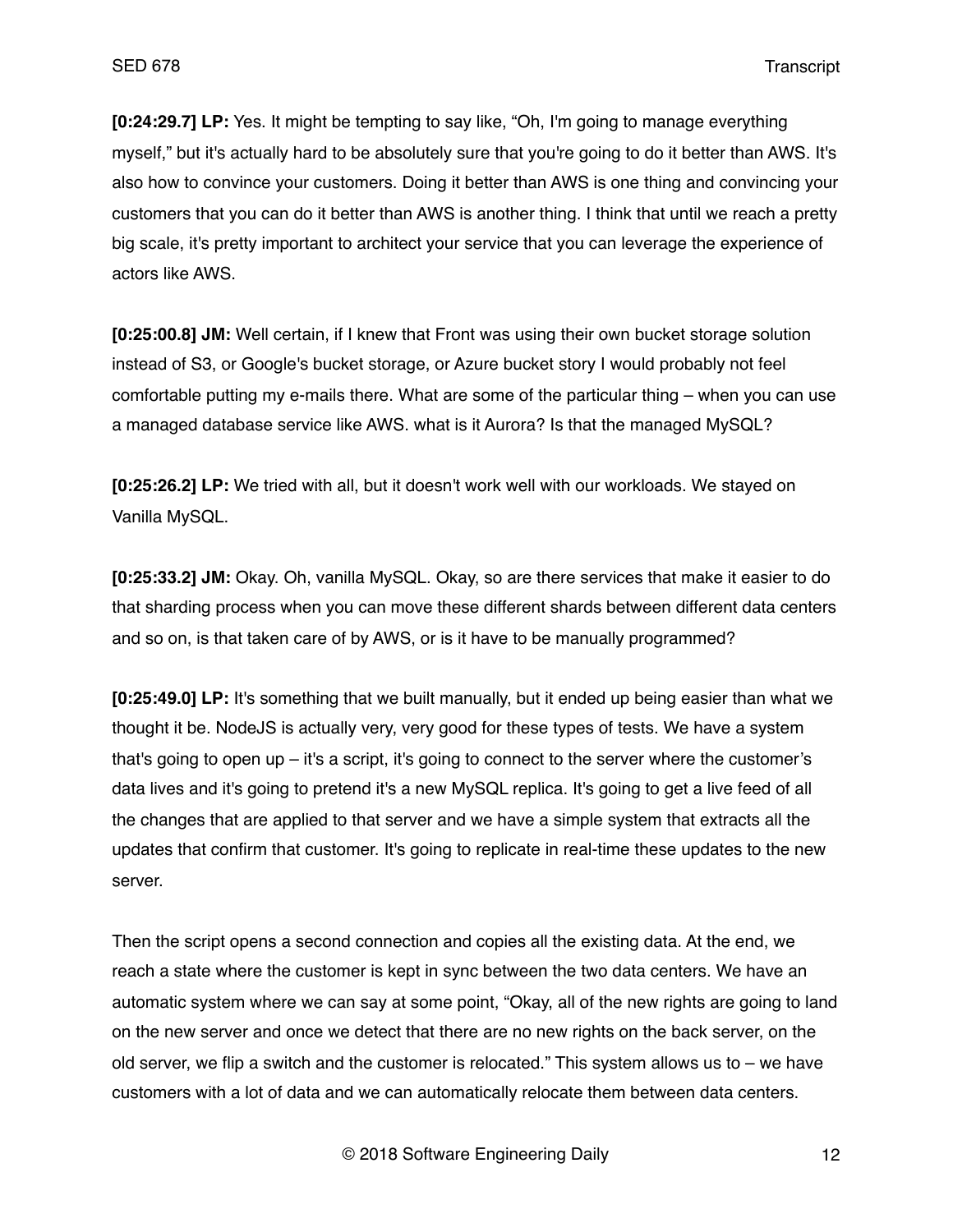**[0:27:03.2] JM:** Since we're on the subject of services and backend engineering, you're migrating the Kubernetes right now. How is that going?

**[0:27:12.4] LP:** It's going well. Actually this morning, we have trainings to make sure that all the on-call teams know how to operate the cluster. I guess for us, we want to eliminate risks, and so having tool systems is always worries, because you don't know what you're relying on. It's also a way to be more compliant and to make sure that you do not have to give SSH access to a lot of engineers without any accountability.

You can limit what people can do, like they can only access logs, but they cannot physically work on the servers. It's also like in terms of costs, it's easier to start and stop new services, so it will help us reduce cost.

**[0:27:56.0] JM:** Why does Kubernetes make that permissioning easier?

**[0:27:58.7] LP:** Today, we use Chef. Chef is going to always reinstall the same instances, but in order to troubleshoot some things we have a group of about 10 engineers that can SSH through a server. We have SSH logs, but it's how to edit them. It's how to say for sure that you know exactly what everyone has done on every server. Since we use always the same containers, you don't know that maybe someone made a manual operation on one server one day and that server is functioning today because of that one operation. With Kubernetes, you are always going to start with a clean slate, which means that you know that you're not relying on something that that someone changed outside of Chef control.

**[0:28:43.8] JM:** Are you using one of these managed Kubernetes services?

**[0:28:47.5] JM:** We wanted to use AWS managed ELK services, but there were features that were missing. In the end, we decided to roll out our own deployment.

**[0:28:58.2] JM:** It sounds like auditability and having logs that can ensure that the security of your data has not been compromised, it sounds like that's really, really important to you.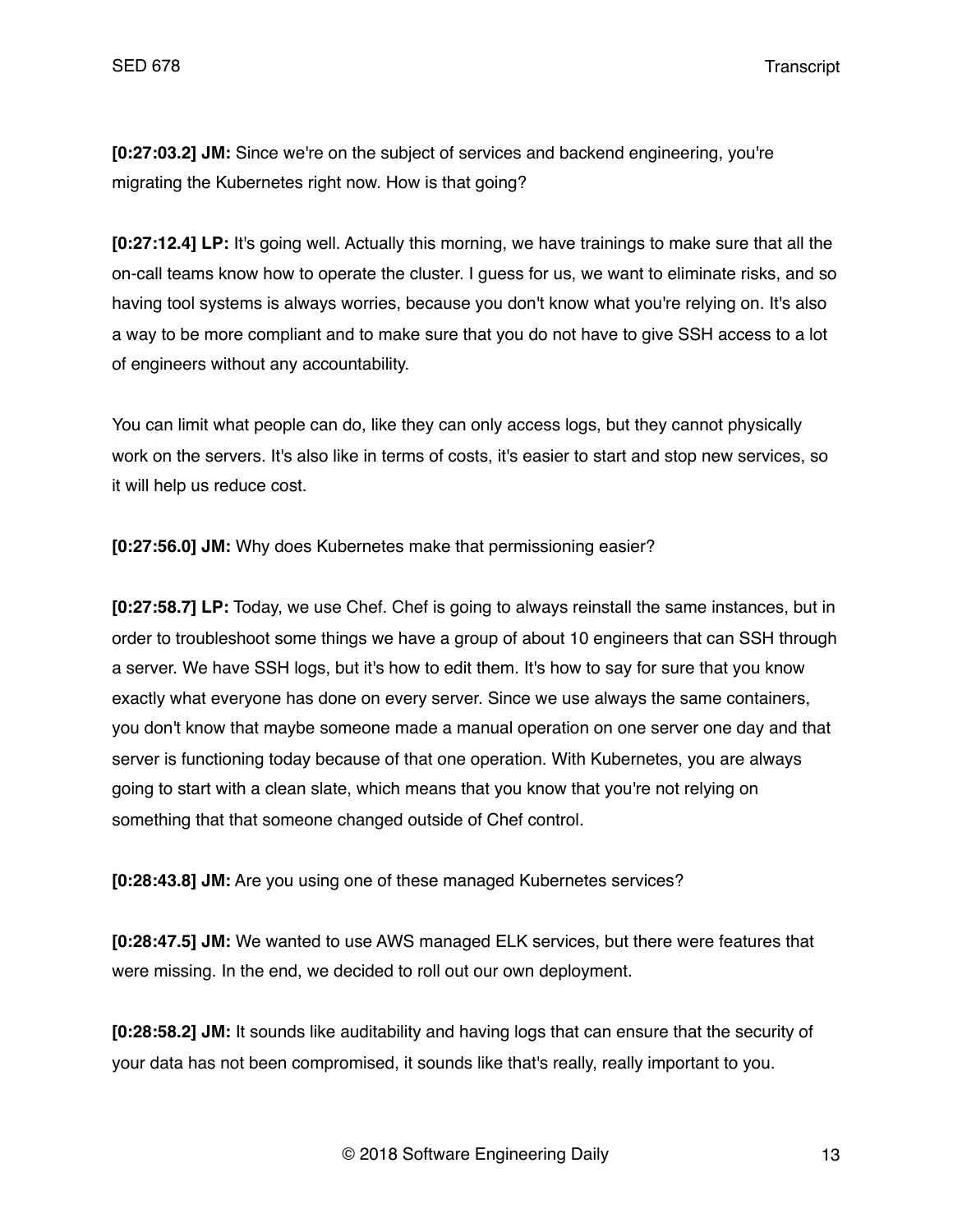**[0:29:11.3] LP:** Yes. At the same time, you're inventing a new product. You start with e-mail and how it works individually. Then you try to think, "Okay, if I expand it to include teamwork workflows, how does it change?" It turns out that a lot of things change. It's a challenge on the product and it's also a challenge in terms of engineering, because you cannot rebuild your apps from scratch every week. You need to architect your product in a way that the new things you're going to learn about the product are things that you're going to be able to bake in your existing platform. That's one big area. The second area is that as you do that, you need to make sure that your system is secure.

**[0:29:55.9] JM:** In terms of auditability, do you back up all of your logs, like how often do you roll your logs? Do you have some append-only system where you could always be able to look up at what point in history somebody has access to system?

**[0:30:10.7] LP:** Yes. Yeah. We have that for – I think we can go back – at least, we have a [inaudible 0:30:17.0] cluster to access basically all the information that we need to access. We have a year of data that's accessible immediately and the rest is in its free buckets. If we need to pull up something that happened two years ago, we'd have to reread the data, but it's still available.

**[0:30:34.5] JM:** You've got people communicating over e-mail, over Facebook Messenger, over Twitter, I think. Do you have a schema that aligns these different messaging platforms, or do you just keep them totally disjoint?

**[0:30:50.0] LP:** What we've chosen to do is I think, 95% of our code base is message agnostic. It doesn't care if it's handling Twitter messages, or e-mails. We've tried to keep the e-mail path through a very tiny set of our code that's really channel dependent. In the end, there are differences, but we try to keep them in very key areas of our code. For example, one big difference that's very annoying to us is that in terms of the life cycle of messages, the idea of messages are not always set at the same time. When you set an e-mail, the client actually sets the ID of the e-mail, but when it's a twitch, it's actually decided by Twitter themselves.

It's a bit different for every type of channel. The idea that your ID is going to set at different times in your life cycle is something that when you build your architecture, if you wanted to take an

© 2018 Software Engineering Daily 14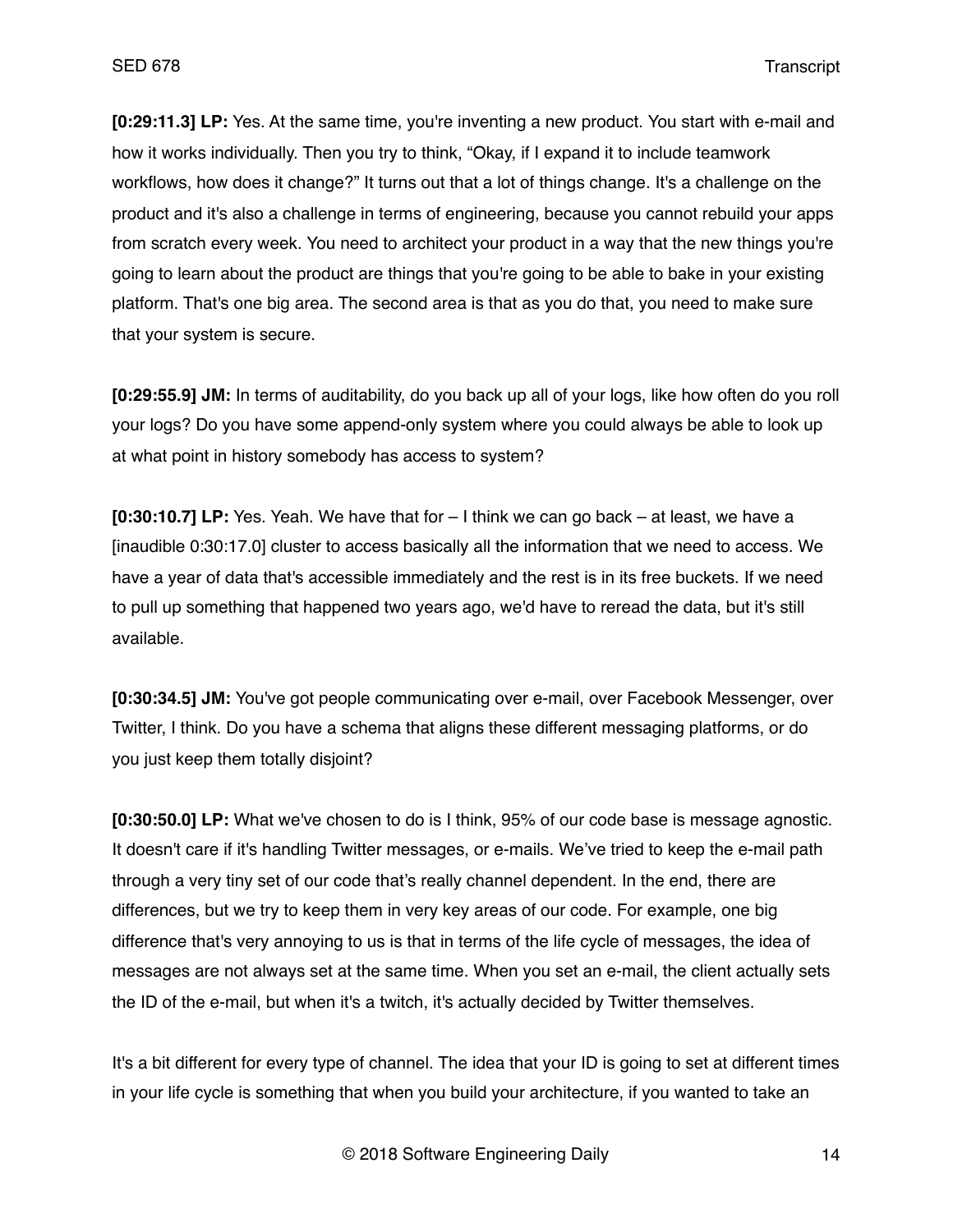existing system and then say, "Okay, then no I want to add chat messages, or I want to add SMS," it can actually be a lot harder than it seems, because of simple problems like that.

**[0:31:56.9] JM:** Do you solve that by having an internal ID and then an external ID also?

**[0:32:02.6] LP:** Yes, but I guess the more important thing is that very early in the product development, we have added a second channel just to make sure that we could do it. At that point, adding a third type of channel was a lot easier. When we started the product about four and a half years ago, so once the main use case of e-mail was working, we added Twitter as soon as we could to prove ourselves that and to make sure that our architecture could accommodate different types of message types.

**[0:32:33.4] JM:** Are there any other challenges that come from that heterogeneity, from the fact that you have Twitter and Facebook and all these other messaging thingies in the same app?

**[0:32:43.6] LP:** Yes. For example, we see both like about a dozen of channel types today and there are no two systems that work the same. For example for Facebook, you can reply but you cannot compose, because that's not something that the Facebook API allows.

**[0:33:01.2] JM:** You can reply, but you can't compose. What does that mean?

**[0:33:05.0] LP:** If a user initiates a conversation with you, you can reply to them, but you cannot on your own initiate a conversation with the user, because Facebook doesn't want people to use their API to spam people. That's not something you can do with API access.

In your clients, you have to remember that when you compose, you have to exclude Facebook messages. You have channels where you can reply to one customer only. You have channels where you can compose to multiple people at people at once. Every channel is a bit different. In the end, you have to find a common ground so that you can describe all of these channels in a single product. If you can do it, it's very useful because we constantly have things where people will call us out on Twitter and then a tweet becomes a support discussion.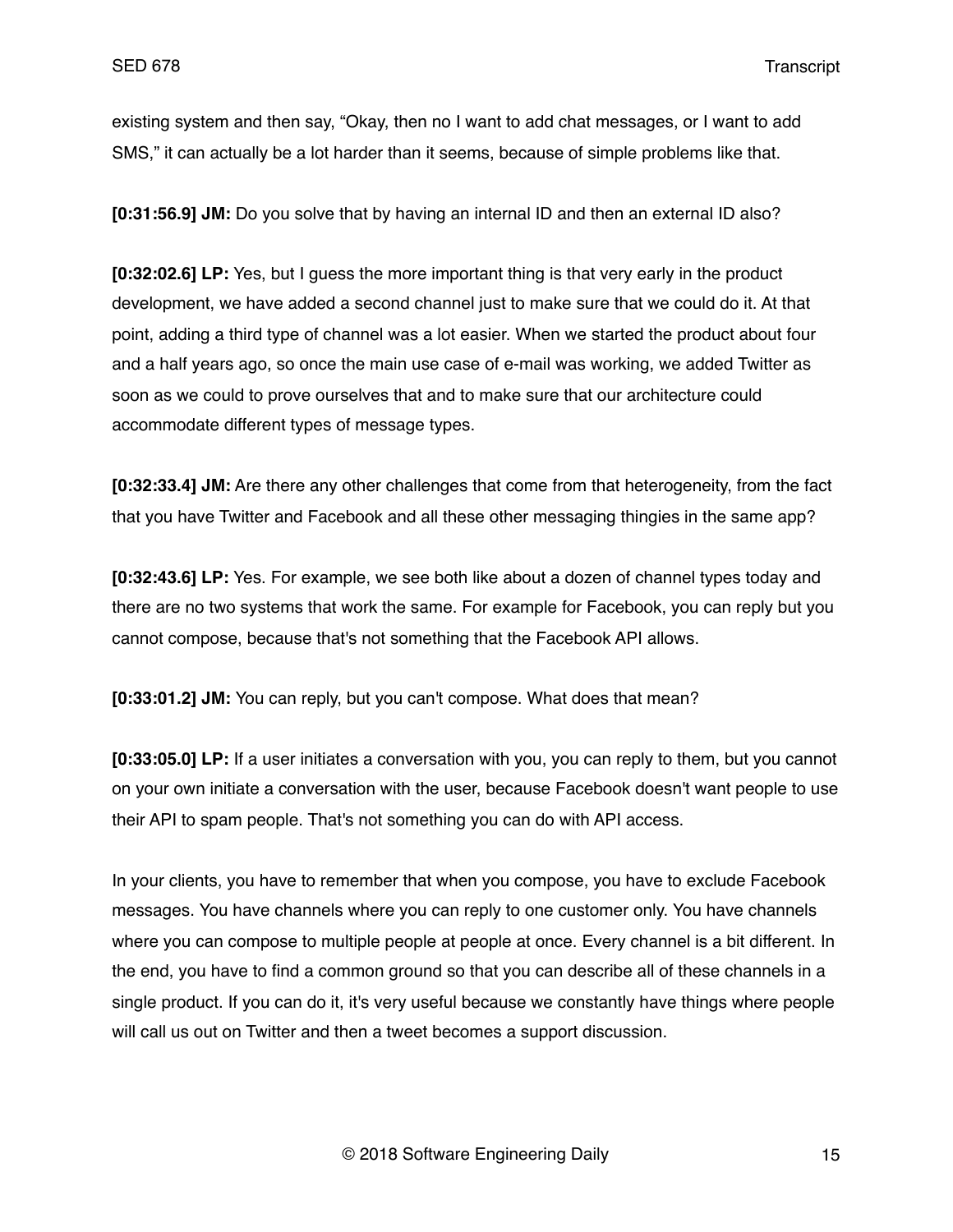Then if that person says something really nice about us, we want to loop in the marketing team, because maybe that's something we'd want to post on our homepage. That's just for us. We constantly see our customers do amazing things, because they can have a complete picture of their external communication in one place.

### [SPONSOR MESSAGE]

**[0:34:22.5] JM:** When a bug occurs on your website, LogRocket captures the user behavior and allows you to do an instant replay to see how the user responded to the bug. LogRocket lets you replay what users do on your site, helping to reproduce bugs and fix issues faster. See issues as if they happen in your own browser with a full video replay and get those issues fixed fast to maintain the health of your application and keep customers happy.

LogRocket works regardless of your applications language, or framework and it provides SDKs for specific technologies. You can easily integrate with the tools that you already use. You can check out a demo at logrocket.com/sedaily, which would also support Software Engineering Daily.

LogRocket also records console logs, JavaScript errors, stack traces, network requests and responses with headers and bodies, browser metadata and custom logs. If you're triaging backend errors, it can be unclear why the front-end made an unexpected request. LogRocket integrates with back-end logging and error reporting tools to show you the corresponding frontend session logs for every back-end error and log entry. Quickly understand your bugs and fix them with LogRocket.

Go to logrocket.com/sedaily to find out more to see a demo and to support Software Engineering Daily. Thank you to LogRocket for being a sponsor.

# [INTERVIEW CONTINUED]

**[0:36:05.9] JM:** I want to talk about the front-end a little bit more. The app is real-time and it's a desktop app that's HTML5, JavaScript, CSS, this is an electron app. What does the architecture on the front-end look like?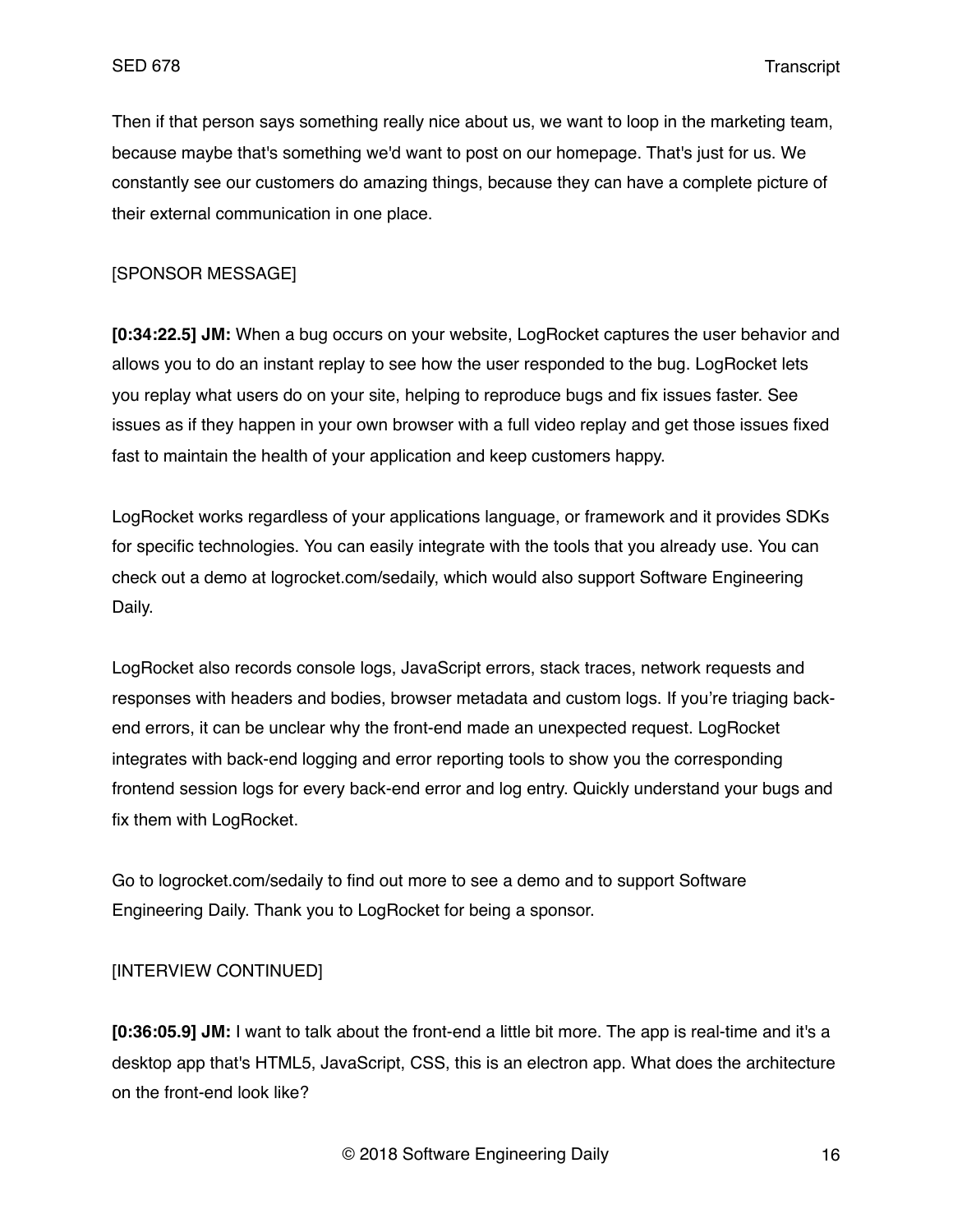**[0:36:22.4] LP:** We started initially with angular one, which was ultimately the best framework at the time. This year, we've been rewriting everything in React. I think that, so the important thing was to find patterns that could be reused by the team so that new people could contribute to the user base, to the code base, sorry.

I don't know how I would describe the architecture of the app. I guess, what we have today is we've retried to build something that's state of the art. For example, in terms of CSS, we actually use a very, very small subset of the CSS features. We've rebuilt everything to use CSS grid. We have one way of positioning components and only one way. We use linaudible 0:37:09.4] chain a system so that we build components that are completely reusable, so they do not depend on CSS that's outside of them.

Basically, if you include a component somewhere, this component is always going to look the same way. If you want it to look differently in some context, you need to add a system to configure that component, but that logic we always live inside of the component. Does it make sense?

**[0:37:34.1] JM:** It does. Yeah. The first thing you mentioned when you start talking about the front-end was the fact that you wanted to make the front-end more approachable to new developers that were coming in to work within Front. Did you have to do some refactoring to standardize the different API surfaces that – or add comments, or something, breakable monolith perhaps?

**[0:37:57.1] LP:** Yeah. What we found is that – we had a code base that we thought was pretty good and seasoned developers were able to iterate quite quickly on it, but we realized that as the engineering team grew, it became harder and harder for new people to understand what were they breaking. Even if you have a test Twitter, it's how to as a newcomer, to gain the confidence that you're not breaking something.

For example, for a very long time we prevented ourselves from rewriting the app, because you have to deliver new value to your customers. If you spend a few months rewriting your app, you're not doing that. At some point last year, we said, "Okay, it's been more than four years. It's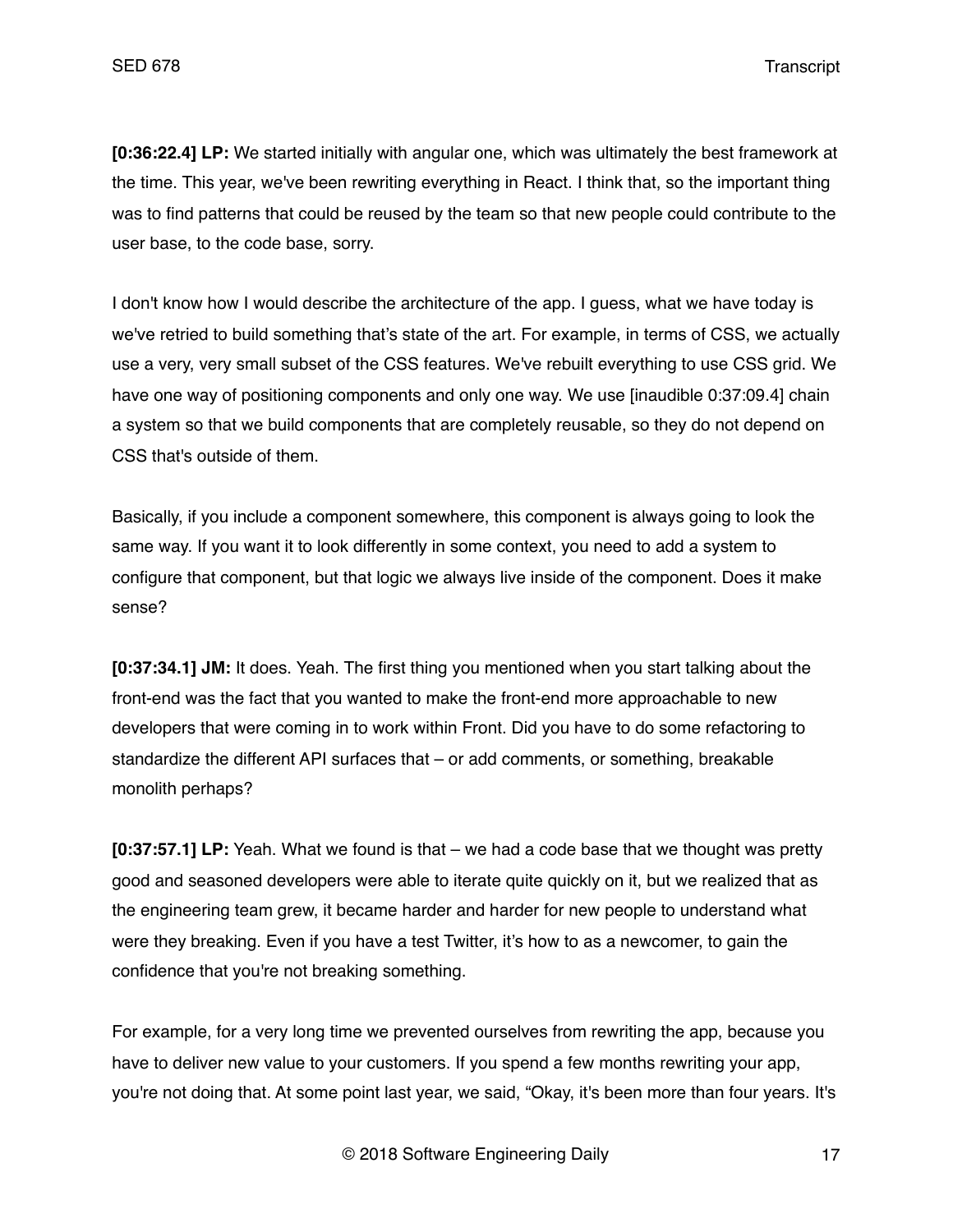the right time to do it." One of the big changes that we made is that we rewrote everything in Typescript. Even though it's JavaScript, you have type safety. That means that when you're looking at a symbol somewhere, you can know exactly where is it used, how is it used. It also means that your build tool chain can do tree shaking, it can be more efficient at minification.

As your team which is a certain size, it's really important to think of you have components that were started by an engineer that grow in size and that are now going to be owned by another team, and it's important that that team has complete ownership of the code. If they feel it's been written by someone else and it's just their job to maintain it, you're not going to be successful.

**[0:39:30.0] JM:** It's like the same thing that Slack – when I talked to Slack about using Typescript, they say basically the same thing.

**[0:39:36.1] LP:** Yeah.

**[0:39:37.2] JM:** I mean, they have basically a Typescript electron app, very similar. Why is electron useful? Why do you see companies like Front and like Slack building these electron apps, instead of just having people open a new browser tab?

**[0:39:52.8] LP:** It's fun, because if you look at – I think that users likely love to complain about electron apps, because let's face it, it's a bit heavier. It means that you're going to have basically a new browser that's running with slightly different libraries, which means that it's going to  $-$  it cannot reuse the same in-memory library, so it's going to consume more memories. In the beginning, we tried really hard not to do it. There are two things that you realize. The first one is that if you are just living inside of a browser, you do not have the same engagement, because people I'm not going to go back to your app as easily. If it's their walk tool, it's a lot harder to use.

At Front, we can say that if you're using Front all day longer, you'll absolutely want to use the desktop app. If you're just using it one hour a day, then it's okay to live in a browser. We see the two usage patterns. Then in terms of why use electrons specifically, it's really, really hard to make an app that works in all sorts of environments. Electron is very good at insulating you against the OS and everything that might be different.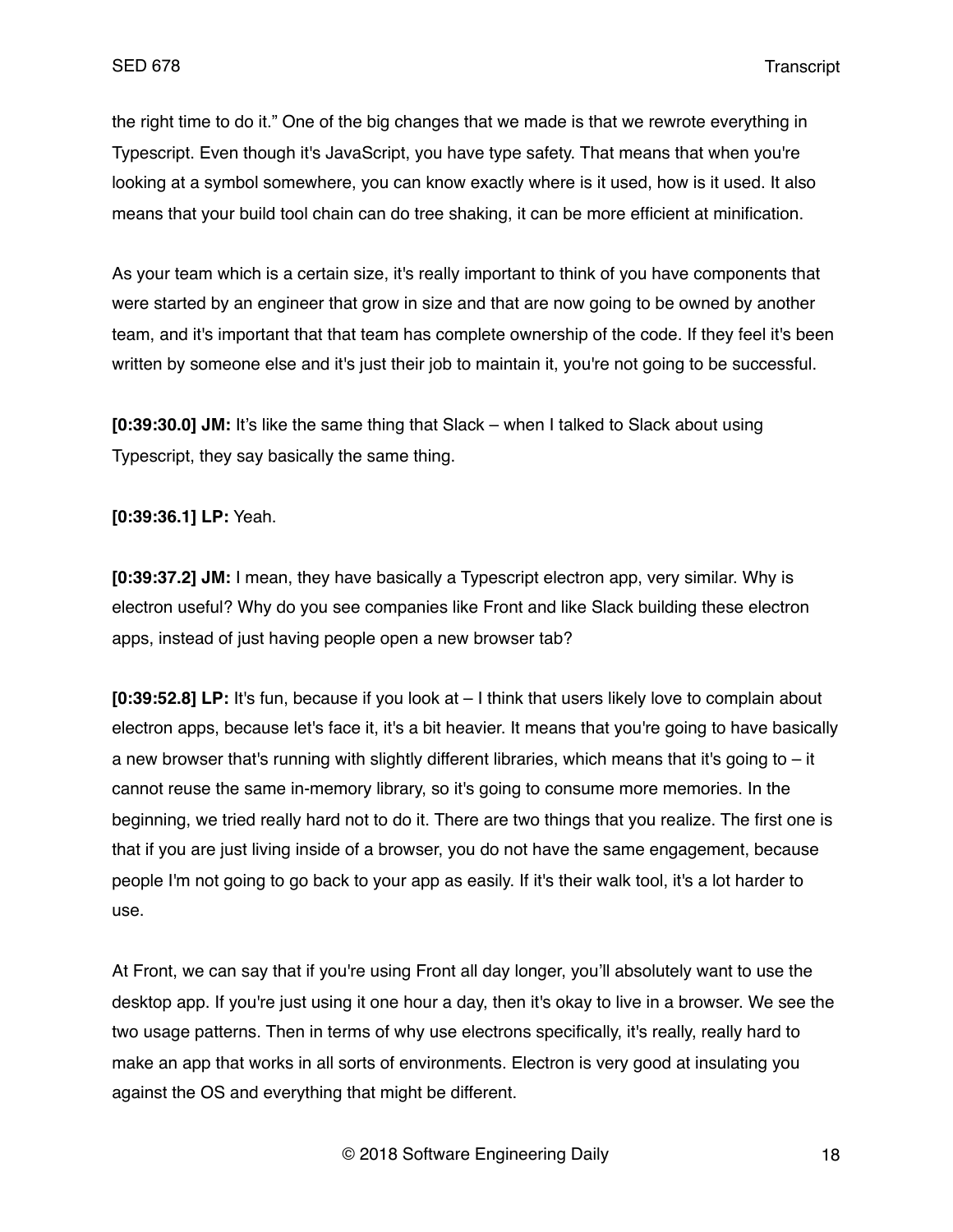For a long time on Mac, we would not have an electron app. We would just have a regular app with a WebKit webview. We constantly had customers complaining about some niche features being broken, because they had a slightly different version of WebKit, with slightly different bugs. With electron, you are able to ship one version that you control. You're able to have QA and make sure that everything works and you're able to make sure that people are not going to have real bugs.

**[0:41:30.7] JM:** How much code reuse can you have if you want to take an electron app and make a mobile app out of it?

**[0:41:35.9] LP:** It depends. In our case, so since want disposition also against other e-mail clients, when we started, it made sense to have a complete native apps. Today, we have an iOS app that's fully native and we have an Android app that's also fully native. If we were to do it today, I think we'd use React Native and most of our code could be reused.

**[0:41:56.4] JM:** When you said that, I was just thinking about that Airbnb post about React Native. Airbnb decided to move off of React Native recently, because I guess of several different issues with it, but that's a different conversation.

**[0:42:09.9] LP:** Yeah. I guess in our case, so when you sell to our customers are not just, so you can value companies. Actually, most of our customers come from traditional industries and they don't always have the latest phones, or the latest desktop apps. If you want to really make something useful, that's not going to be marginally better than what was before. You have to target legacy industries and you have to admit that sometimes you're going to work on devices that are not the fastest. It's something to keep in mind. That's also why for mobile devices we chose to have a native apps.

**[0:42:46.4] JM:** I agree with that approach. What about the operational side of things? How do you do continuous integration, continuous delivery, staging environments, testing on all these different mobile client surfaces, what's your approach there?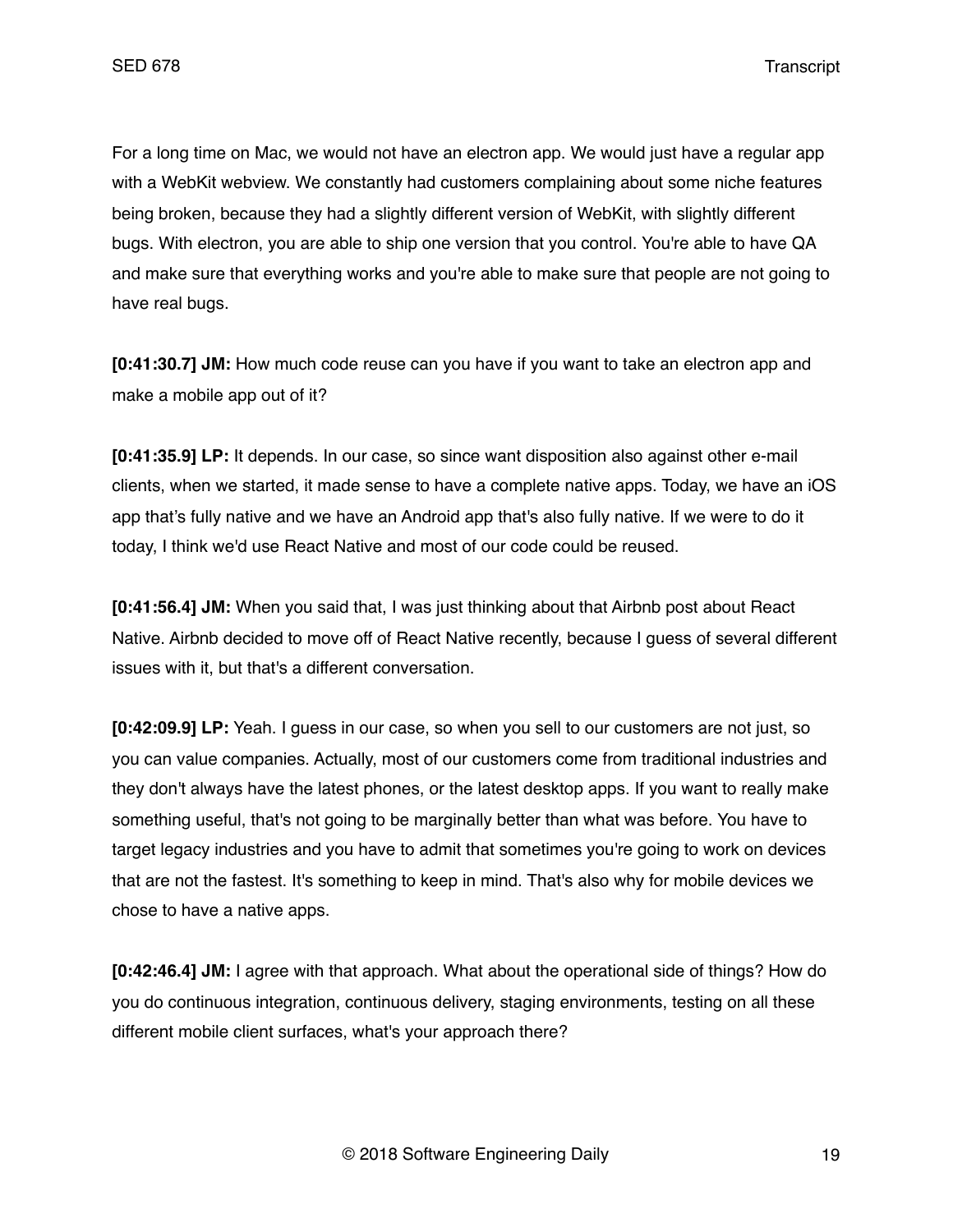**[0:43:03.6] LP:** We've automated everything we can. I guess, our approach is to make sure that we never release a change that we do not understand. That means if I go back a little bit, so we have continuous integration. If you match to the production branch, everything restarts, every change has to go through a code review and you have to answer a checklist. The most important thing in that checklist is if it breaks, how bad it can be? Second, if it breaks how do we roll back?

If we have a good answer to these two questions, we can start carrying your change to a growing number of users. As long as we know that if we have feedback that something is broken, we can quickly roll back, it's okay. Then as much as possible, we'll first released the changes to our own team who is using Front heavily. If they don't find a problem with it, probably it's fine.

**[0:43:56.4] JM:** What about product and engineering? Front is a really well-designed product, nice work there. How do you manage all of the different features and integrations while avoiding the interface getting too busy and overwhelming?

**[0:44:15.5] LP:** Yeah. Like I said, we use our own product. Every engineer uses Font all the time. Every person at Front uses Front all the time, so we're all way too opinionated about things we want to see and things we don't want to see in the product. Then another thing that helped us a lot is that Mathilde, my co-founder and I, for a very long time we had a complete view of the company just the two of us. She would understand, like she would talk to customers, she would have a full grasp of who we are selling to. On the other side, I would know in fairly minor details everything about the product.

The two of us, we've a few senior employees in the company. We could make a lot of decisions and we could sometimes decide, okay everyone is asking for this, so let's build it and recognize that we are actually getting this feedback from several customers. In some other times, going in the direction that no one was asking for, but we really believed was the right direction.

**[0:45:13.5] JM:** Between the two of you, you and Mathilde, she could hold all the product conversations in her head and all the customer conversations in her head, and then she could have a conversation with you and you could know how those things might translate to different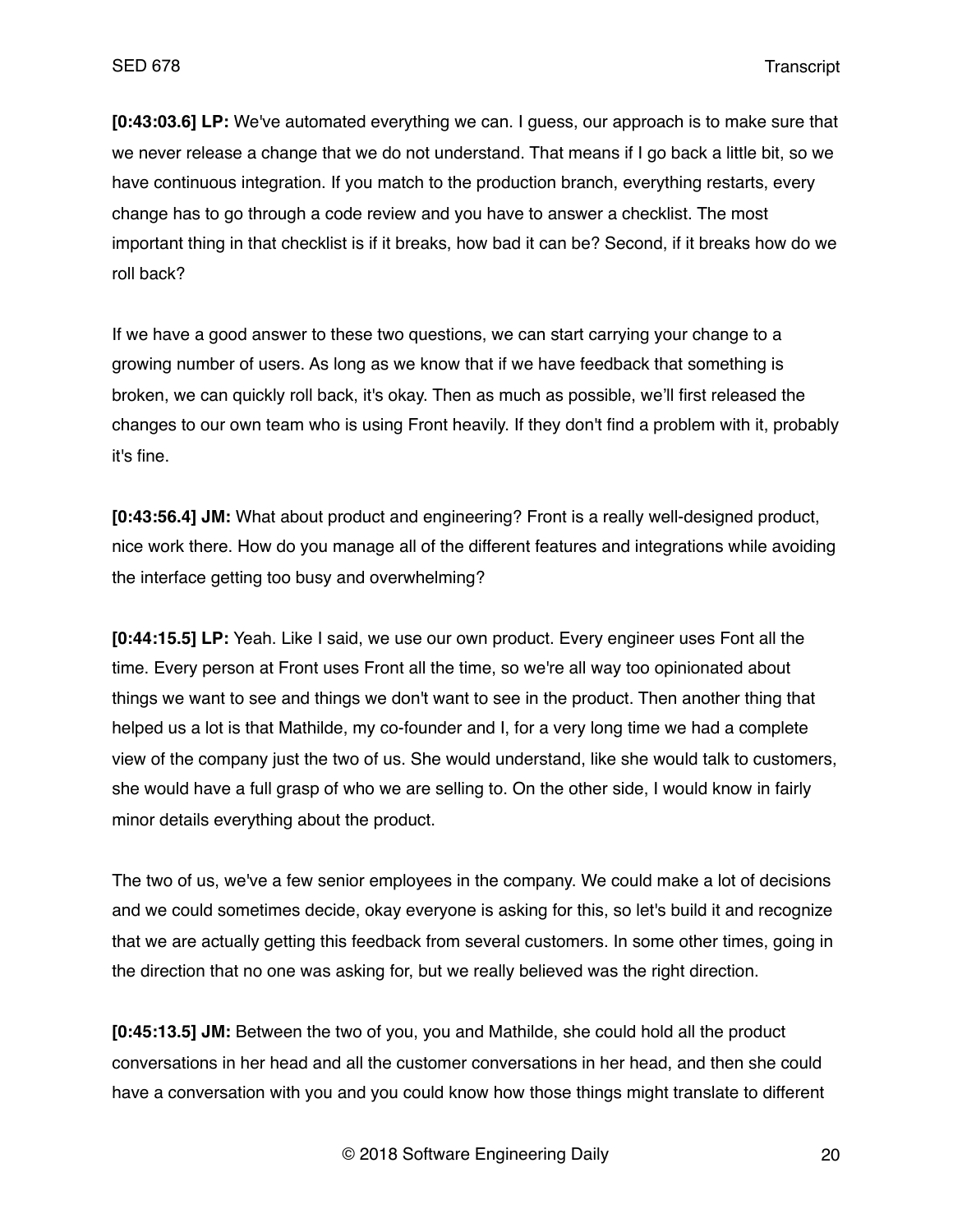engineering decisions. Between the two of you, you could weigh the different trade-offs between decisions.

**[0:45:31.9] LP:** Yeah. It wouldn't be just the two of us, but it would be a fairly small group of people that had the ability to make a very impactful decisions about the product.

**[0:45:40.6] JM:** How have you scaled up that process now there's no longer the two of you? How this product interact with engineering today?

**[0:45:46.6] LP:** We have a product team today. I guess, one thing we've retained is that we realize that engineering requires a lot of creativity. If you have a product team that craft specifications that are extremely accurate, since you're working on paper, you cannot know exactly know all the edge cases. If it's too detailed, the engineer that's eventually going to build a future loses their creativity and you work with blinders. In the end, you can build something that doesn't make sense without realizing it.

We try to have a lightweight specs with the understanding that the people who is building the future will actually contribute a lot to hold that feature works. Then sometimes we mess up, so we realize that when the feature is built, we will discover something we hadn't planned. In that case, you have to admit that okay, we have to go back to the drawing board. This feature is going to be late, but it's better to have something that really works, than something that's not great.

At the same time, sometimes we know that we have the beginning of something great, but it's not complete. In that case, we'll still visit just to see how people react to it. If we know that we're going in the right direction, but it's not all that it could do it okay, we can release it, if we know that it's not the right direction, then we go back to the drawing board.

**[0:47:08.8] JM:** I started my podcast about three and a half years ago at this point and I built most of it on Google Drive, Gmail, Google sheets, the office suite of things from Google. Now there are all these next-generation tools; there's Front, there's Notion there's Air Table, there's Slack. I don't know if I should be migrating to these, or just if I should use them because they're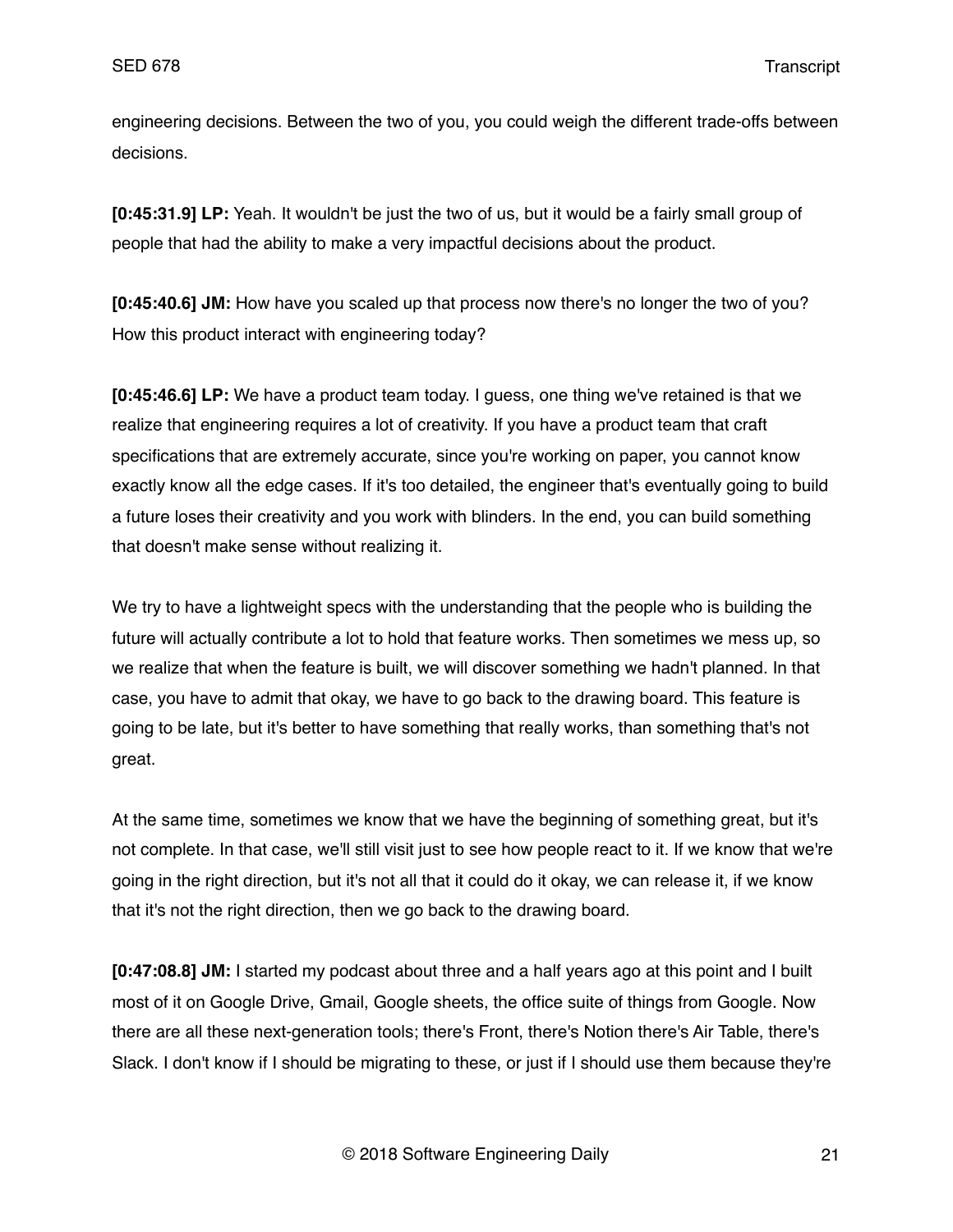cool. Do you see these new productivity tools is replacing the classic office productivity tools, or do you see them as complementary? How do you see that collaboration world changing?

**[0:47:47.4] LP:** I think that eventually, it's not necessarily that these tools will replace the existing tools. It's like everyone will we move to a closer, to a SaaS model, because it's a lot easier for organizations to manage these tools. At the same time today, if you want to use all the cool tools that means using 40 different tools and constantly switching between them. I expect that there will be a consolidation that will happen around a small number of platforms.

**[0:48:17.4] JM:** This seems like they all have really good economics, so they all make good money and there's not much reason for them to merge with one another.

**[0:48:24.1] LP:** No, but it means that you will have systems of records. Front could be one of them, maybe Salesforce. You have a lot of good candidates. As long as the source of the data comes from these products, eventually all the other products I think will become plugins in a small number of platforms.

**[0:48:44.1] JM:** Yeah, okay. I know we're up against time. I want to ask you a little bit about Slack. How do you see people using Front versus Slack? Do you guys use Slack internally at Front, as well as Front?

**[0:48:56.9] LP:** Yes. We use both products. I guess for us, so there are two divides; one of them is that we use Front for external communication and Slack for internal communication, but that's a bit of an artificial divide. Slack could decide to build more external stuff and we could decide to build more internal stuff. The biggest divide is between synchronous and asynchronous. If someone pings you on Slack, you are expected to reply right away, or not reply at all. Front on the other hand is really meant to be asynchronous. Since you can move conversations around, you can move them, you can escalate them to another inbox, you can reassign them, you can snooze them, which means that it's okay to – if that person does not reply right away, there's a good chance that they will eventually reply within the day or tomorrow. That's not something you could do on Slack.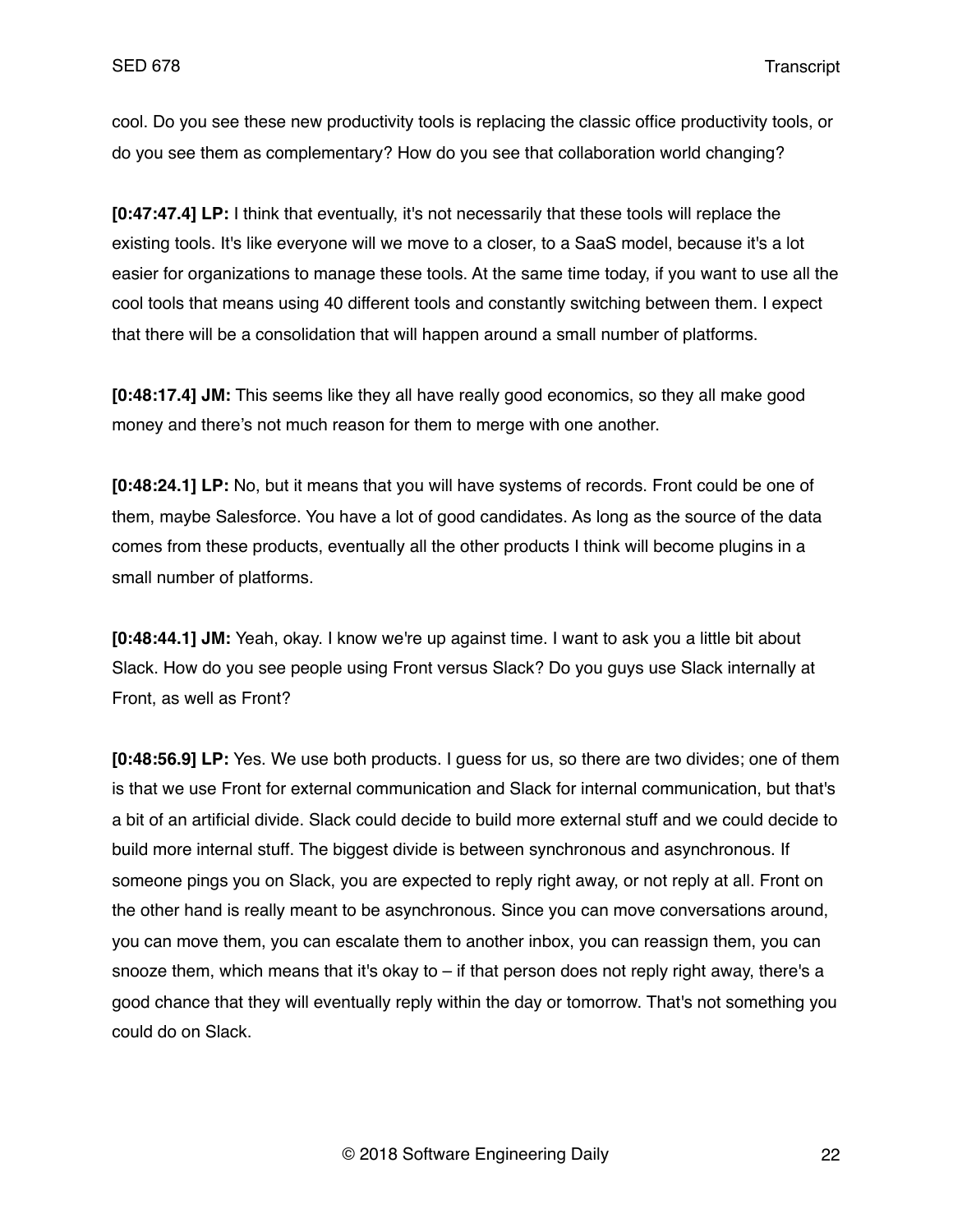We've experimented with new asynchronous workflows in Front. Today, we've decided to stay away from them, because we think – actually, I'd rather do this in Slack than do it in a place where I mix synchronous and asynchronous stuff.

**[0:50:03.6] JM:** Yeah, synchronization versus asynchronous. Okay, last question. There's a recent update to Gmail where machine learning is getting into Gmail more and more and it seems like Gmail is getting more and more acquainted with who I am and how I want to interact. Do you have a data science team and how are you thinking about machine learning? What are the opportunities for machine learning in Front?

**[0:50:24.5] LP:** What we think today is that it's hard to see in which direction data science is going to do – what you can do with machine learning. We've invested on our platform. On providing API, so that whatever we are going to build on Front in the future could be built by someone else.

Even today, we already have teams that are building cool integrations. For example, there was a product called maya.ai, and they built a bot platform, so you can have over messenger I think a bot. When that bot doesn't know what to reply, they'll actually call in a human from Front that can take over the conversation to handle the complex question asked by a human, and then hand it back to you to a bot.

For example, we have customers that has built extensions on Front, where when you receive a message they'll try to guess what the answer should be. It's not something that is built inside of Front, but it's things that some customers built on top of Front.

**[0:51:21.7] JM:** Very cool. Well Laurent, I know you got a lot to do and I appreciate you making the time to come on Software Engineering Daily. It's been really fun talking to you. **[0:51:28.7] LP:** Thanks as well. It was really fun as well. Have a good day.

## [END OF INTERVIEW]

**[0:51:34.7] JM:** DigitalOcean is a reliable, easy-to-use cloud provider. I've used DigitalOcean for years, whenever I want to get an application off the ground quickly. I've always loved the focus